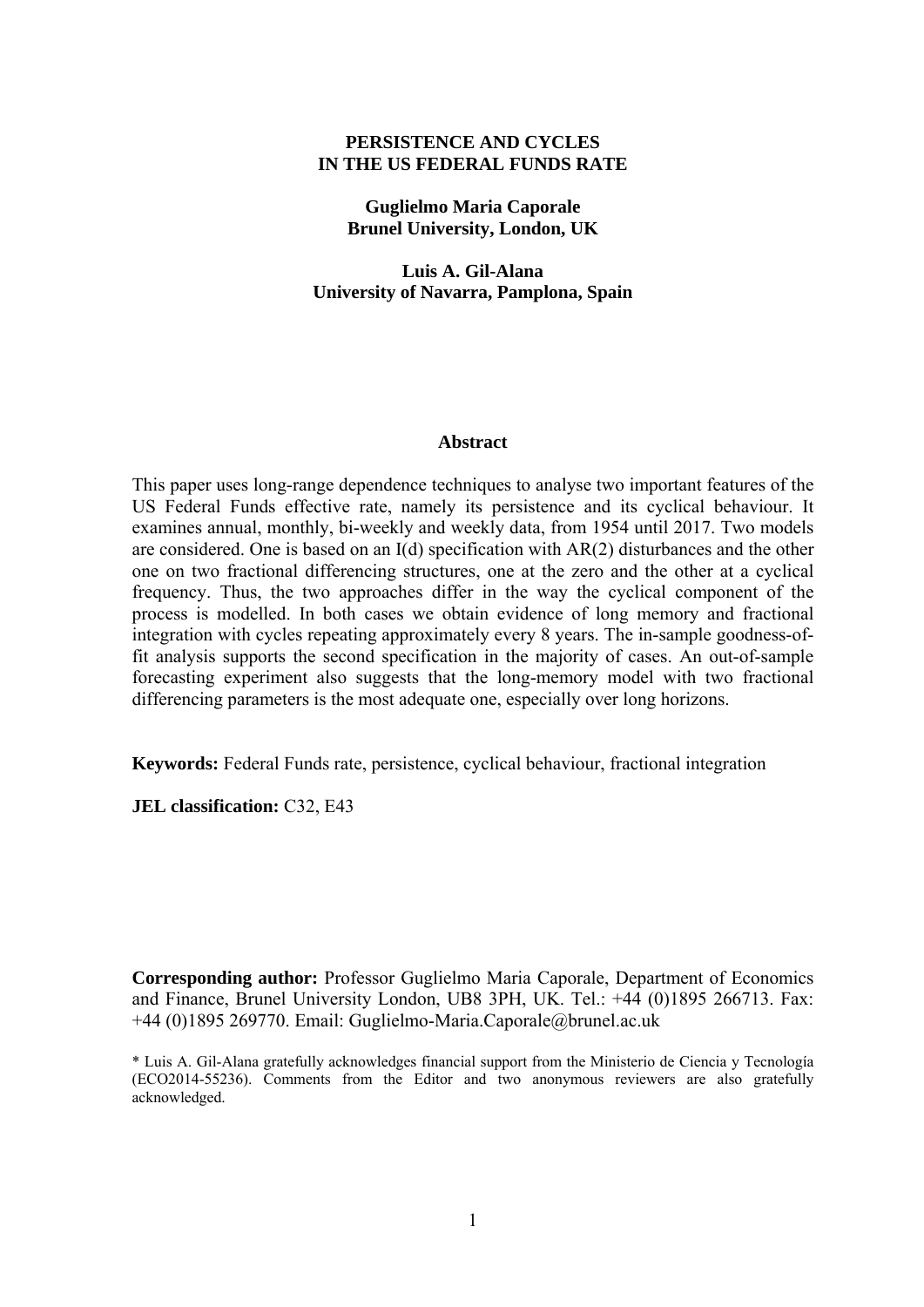### **1. Introduction**

1

The Federal Funds rate is the interest rate at which depository institutions in the US lend each other overnight (normally without a collateral) balances held at the Federal Reserve System (the Fed), which are known as Federal Funds. Such deposits are held in order to satisfy the reserve requirements of the Fed. The rate is negotiated between banks, and its weighted average across all transactions is known as the Federal Funds effective rate. It tends to be more volatile at the end of the reserve maintenance period, the so-called settlement Wednesday, when the requirements have to be met.<sup>1</sup> The Federal Funds target rate is instead set by the Chairman of the Fed according to the directives of the Federal Open Market Committee (FOMC), which holds regular meetings (as well as additional ones when appropriate) to decide on this target. It is therefore a policy rate, used to influence the money supply, and to make the effective rate (which by contrast is determined by the interaction of demand and supply) follow it. Specifically, the Trading Desk of the Federal Reserve Bank of New York conducts open market operations on the basis of the agreed target. This is considered one of the most important indicators for financial markets, whose expectations can be inferred from the prices of option contracts on Federal Funds futures traded on the Chicago Board of Trade.

Given the fact that the Fed implements monetary policy by setting a target for the effective Federal Funds rate which also affects other linked interest rates and the real economy through various transmission channels, it is not surprising that both the theoretical and the empirical literature on this topic are extensive. Theoretical contributions include a well-known paper by Bernanke and Blinder (1988), who propose a model of monetary policy transmission which they then test in a follow-up study (Bernanke and Blinder, 1992) showing that the Federal Funds rate is very useful to forecast real

<sup>&</sup>lt;sup>1</sup> In empirical studies, therefore, the series is often adjusted to eliminate this effect (see, e.g., Sarno and Thornton, 2003).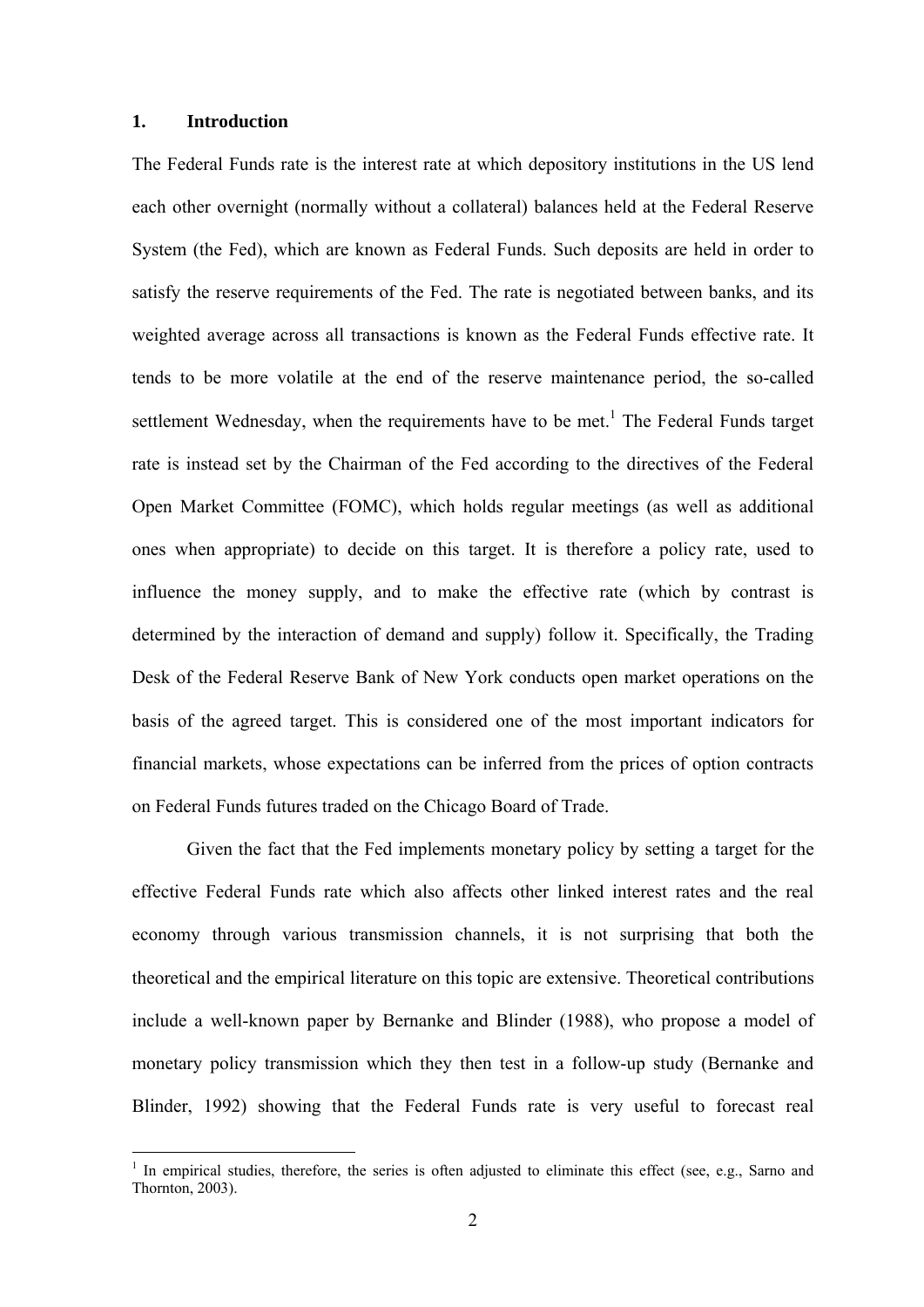macroeconomic variables, being a good indicator of monetary policy actions. Bartolini et al. (2002) instead develop a model of the interbank money market with an explicit role for central bank intervention and periodic reserve requirements that is consistent with the observed volatility pattern of the US Federal Funds rate.

On the empirical side, some papers examine the extent to which variables targeted by the Fed such as the output gap and inflation can explain the effective rate (see, e.g., Taylor, 1993 and Clarida et al., 2000); others analyse the daily market for Federal Funds (e.g., Hamilton, 1996, and Taylor, 2001). An influential study by Hamilton and Jorda (2002) introduced the autoregressive conditional hazard model for forecasting a discretevalued time series such as the target; this specification is shown to outperform standard VAR models that are unable to differentiate between the effects of an increase in the target and those of an anticipated target decrease that did not take place. Other studies examine the predictive power of the effective rate of the target (Taylor, 2001) or other interest rates (e.g., Clarida et al., 2006). Sarno et al. (2005) provide the most extensive study of the forecasting performance of a variety of models of the Federal Funds rate proposed in the literature. They consider both univariate (randow walk, ARMA, EGARCH, Markovswitching etc.) and multivariate (M-TAR, BTAR, MS-VECM) specifications, and find that the best forecasting model is a univariate one using the current difference between the effective and the target rate to forecast the future effective rate (also, combination forecasts only yield marginal improvements). These findings are interpreted as suggesting that the Fed in fact follows a forward-looking interest rate rule.

Most of the models found in the literature to describe the behaviour of the Federal Funds rate (and of interest rates in general) assume nonstationarity and are based on firstdifferenced series. This is true, for instance of all the univariate specifications considered in Sarno et al. (2005), which imply that the series are I(1), without mean reversion and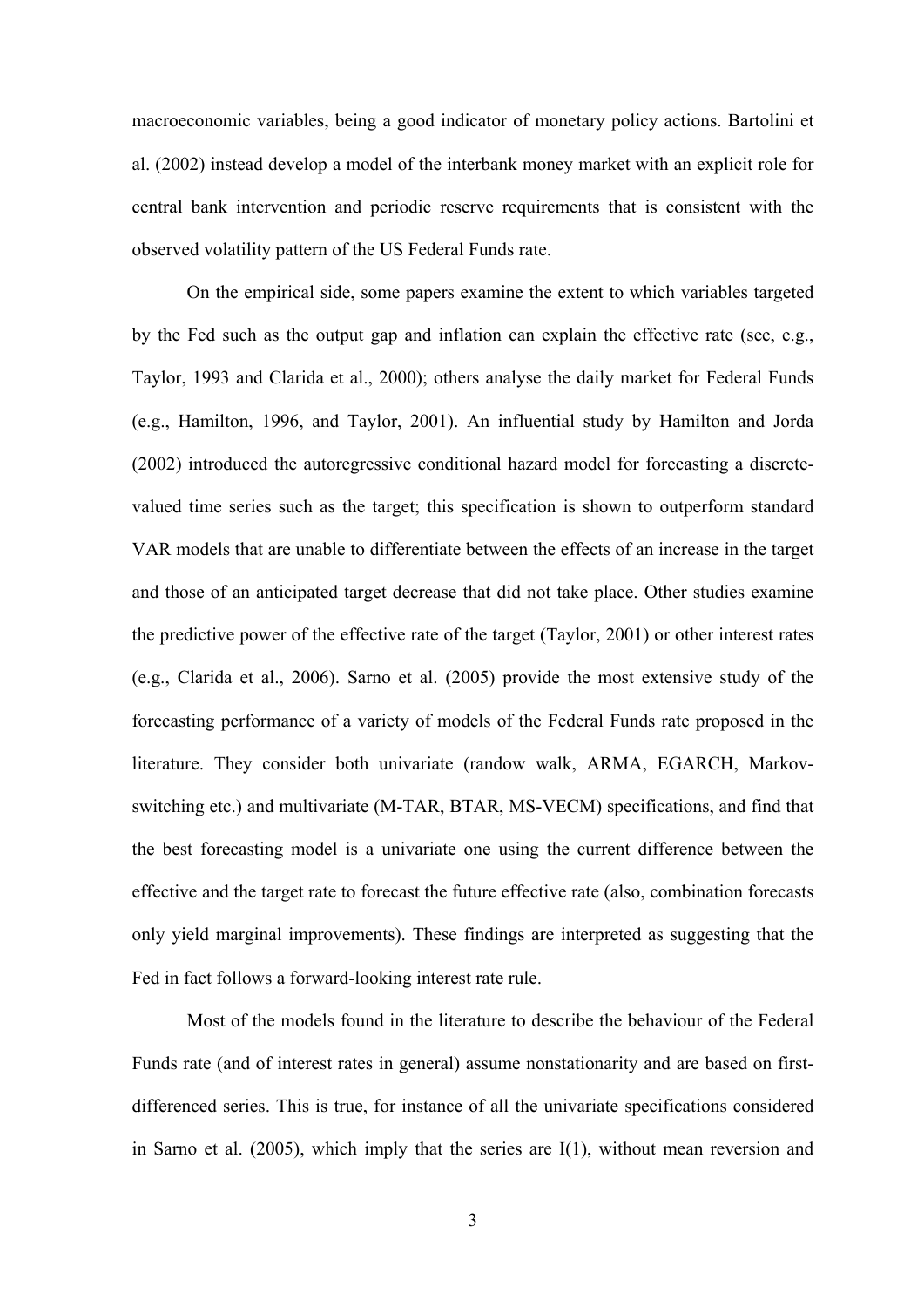with permanent effects of shocks. This is a rather strong assumption that is not justified on theoretical grounds. The classic alternative is to assume that the Federal Funds rate and interest rates in general are stationary I(0) variables, and to model them as autoregressive processes with roots close to the unit circle to allow for a high degree of persistence, with the additional problem of the well-known low power of standard unit root tests in such a case. In this study we overcome this dichotomy by estimating fractional integration models allowing for both nonstationary and mean-reverting behaviour.<sup>2</sup> The fractional approach is more flexible since it does not restrict the differencing parameter to be an integer as in the case of standard models. In this paper we extend this approach to allow for fractional integration in the cyclical component of the series. This innovative framework is shown to outperform standard methods in terms of its forecasting ability. It is also of interest from a policy perspective since the estimated fractional orders of integration are a measure of the degree of persistence of the series and provide information on whether or not mean reversion occurs and on the dynamic response to shocks.

Using recent techniques based on the concept of long-range dependence, in this paper we explicitly model two well-known features of interest rates in general which also appear to characterise the Federal Funds rate, namely their persistence and cyclical behaviour, mostly overlooked in previous studies. These two features are expected in the Federal Funds rate which is commonly modelled using a Taylor rule and therefore is a linear combination of inflation, which is highly persistent (Piveta and Reis, 2007), and the output gap, which is cyclical. In particular, we use fractional integration methods with multiple poles or singularities in the spectrum not constrained at the zero frequency as in the usual case, but allowing instead for poles at zero and non-zero (cyclical) frequencies. In this way we are able to capture the two aforementioned features of interest rates: their high

<sup>&</sup>lt;sup>2</sup> Gil-Alana (2002, 2004) also modelled the US Federal Funds rate using fractional integration,. However, in those two papers the analysis focused exclusively on the long run or zero frequency, without taking into account the cyclical component of the series.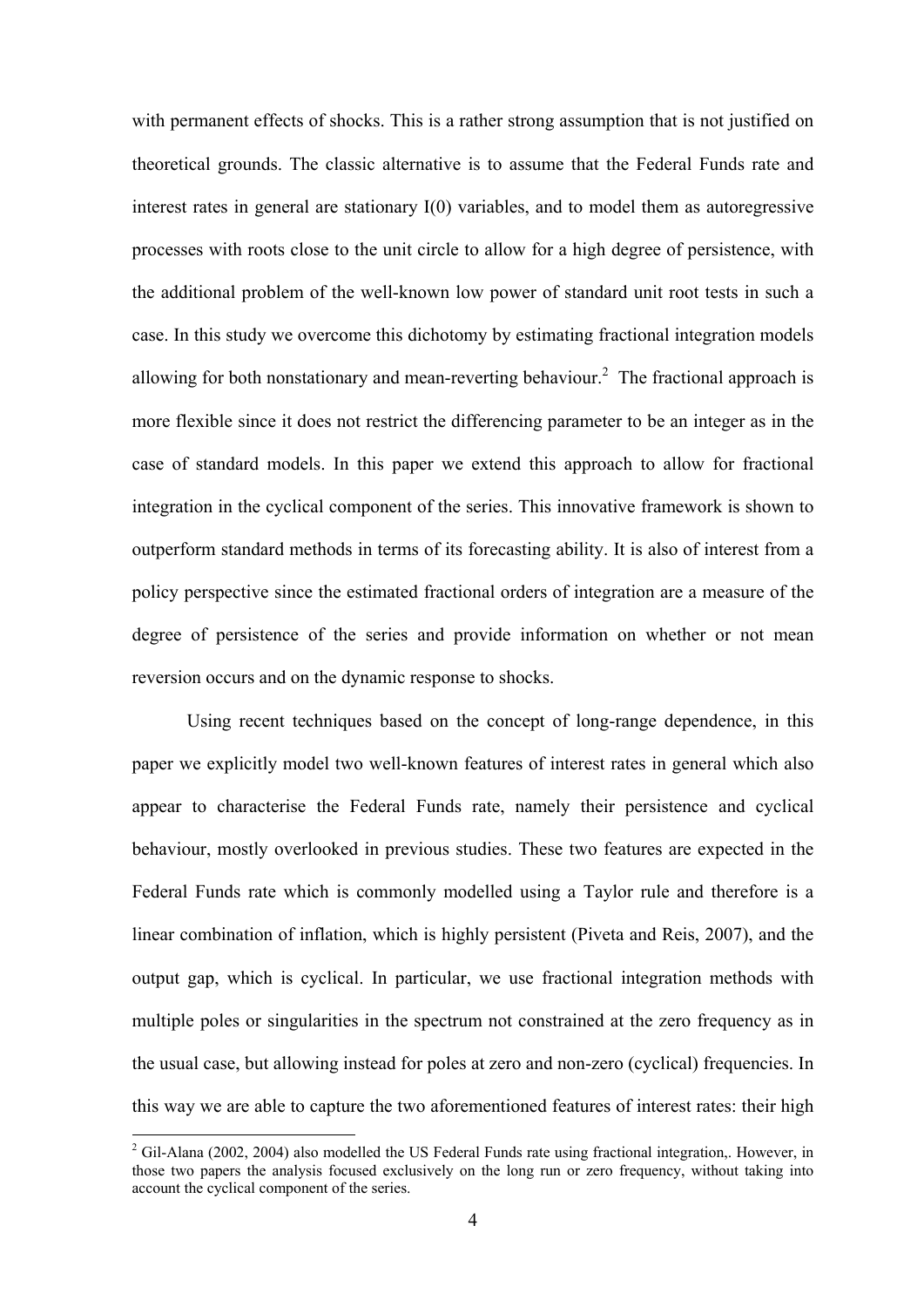degree of persistence (described by the pole in the spectrum at the zero frequency) and their cyclical pattern (described by the pole at the non-zero frequency).<sup>3</sup> Overall, our results confirm that both these stylised facts are important features of the stochastic behaviour of the Federal Funds rates. Sensitivity to data frequency is then analysed by using annual, monthly, bi-weekly and weekly data, from 1955 until 2017 (see Caporale and Gil-Alana, 2010, showing that lower integration order might correspond to lower frequencies).

The remainder of the paper is structured as follows. Section 2 describes the econometric approach. Section 3 presents the empirical results. Section 4 provides some concluding remarks.

### **2. Methodology**

1

We consider the following model:

$$
y_t = \beta^T z_t + x_t, \quad t = 1, 2, ...,
$$
 (1)

$$
(1 - L)^{d_1} (1 - 2\cos w_r L + L^2)^{d_2} x_t = u_t, \quad t = 1, 2, \dots,
$$
 (2)

with  $x_t = 0$ ,  $t \le 0$ ,<sup>4</sup> and where  $y_t$  is the observed time series;  $\beta$  is a (kx1) vector of unknown parameters, and  $z_t$  is a (kx1) vector of deterministic terms, that might include, for example, an intercept (i.e.  $z_t = 1$ ) or an intercept with a linear trend  $(z_t = (1,t)^T)$ ; L is the lag operator (i.e.,  $L^s x_t = x_{t-s}$ );  $d_1$  is the order of integration corresponding to the long-run or zero frequency;  $w_r = 2\pi/r$ ,  $r = T/i$ , with r representing the number of periods per cycle and j indicating the frequency with a pole at the spectrum;  $d_2$  is the order of integration with respect to the non-zero (cyclical) frequency, and  $u_t$  is assumed to be an I(0) process,

<sup>3</sup> Other sources of persistence/cyclical patterns are described by the short-run (ARMA) dynamics of the process.

<sup>&</sup>lt;sup>4</sup> In other words, we adopt the Type II definition of fractional integration (see Marinucci and Robinson, 1999 and Davidson and Hashimzade, 2009 for the differences from Type I fractional integration where values are randomly generated).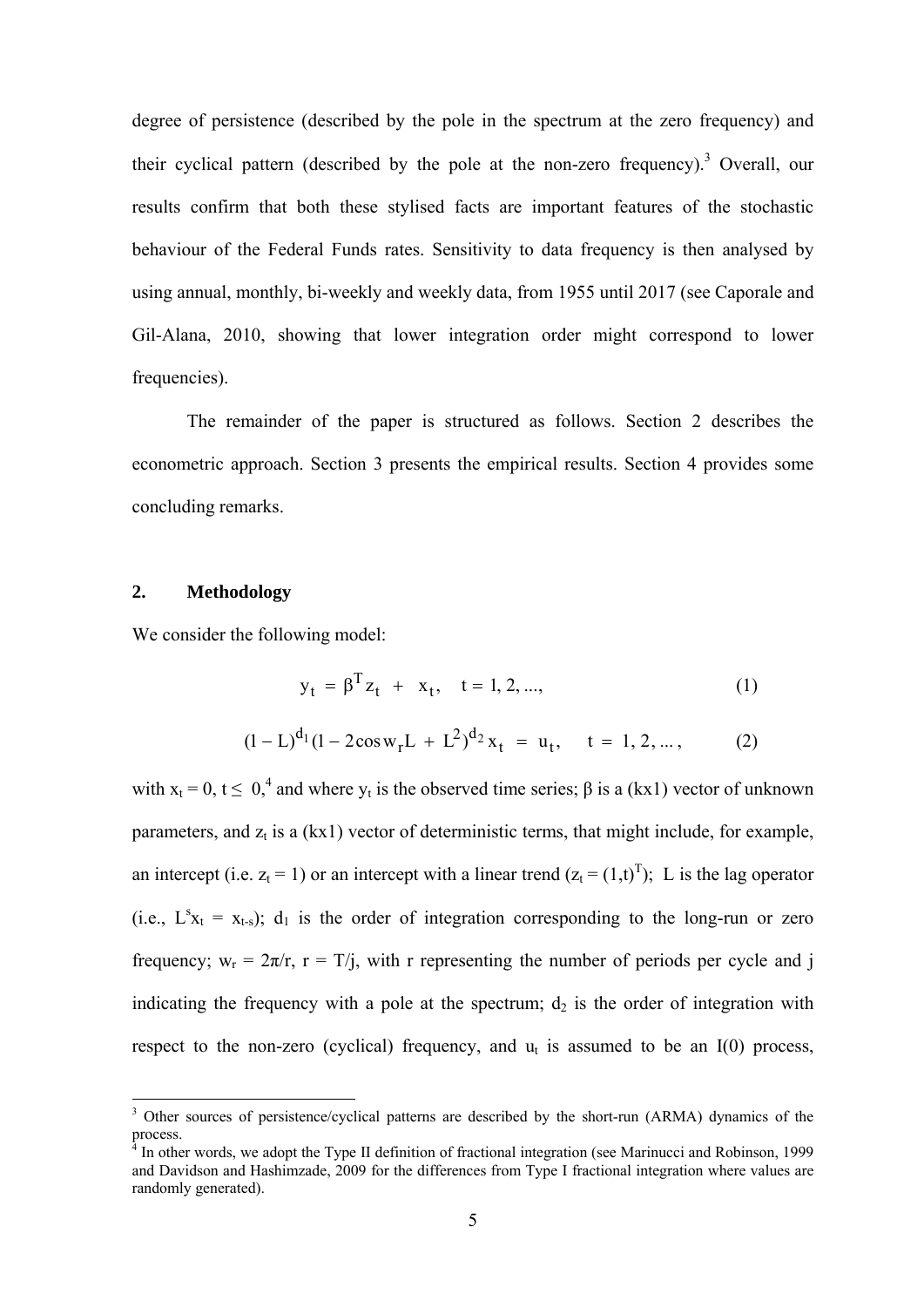defined for the purposes of the present study as a covariance-stationary process, with a spectral density function that is positive and finite at any frequency on the spectrum. Note that  $d_1$  and  $d_2$  are allowed to be any real values and thus are not restricted to be integers.

 The set-up described in (1) and (2) is fairly general, including the standard AutoRegressive Moving Average, ARMA model (with or without trends), if  $d_1 = d_2 = 0$ and  $u_t$  is weakly autocorrelated; the unit root or I(1) model if  $d_1 = 1$  or, more generally, the ARIMA<sup>5</sup> case if  $d_1$  is an integer and  $d_2 = 0$ ; the standard ARFIMA<sup>6</sup> specification, if  $d_1$  has a fractional value and  $d_2 = 0$ , along with other more complex representations.

We now focus on equation (2), and first assume that  $d_2 = 0$ . Then, for any  $d_1 > 0$ , the spectral density function of  $x_t$  is given by

$$
f(\lambda) = \frac{\sigma^2}{2\pi} |g_u(\lambda)|^2 |1 - e^{i\lambda}|^{-2d_1},
$$

where  $g_{\rm u}(\lambda)$  corresponds to the potential ARMA structure in  $u_{\rm t}$ . It can be easily shown that this function  $f(\lambda)$  contains a pole or singularity at the long-run or zero frequency, i.e.,

$$
f(\lambda) \rightarrow \infty
$$
, as  $\lambda \rightarrow 0^+$ .

Further, note that the polynomial  $(1 - L)^{d_1}$  can be expressed in terms of its Binomial expansion, such that, for all real  $d_1$ ,

$$
(1 - L)^{d_1} = \sum_{j=0}^{\infty} {d_1 \choose j} (-1)^j L^j = 1 - d_1 L + \frac{d_1(d_1 - 1)}{2} L^2 - \dots, \qquad (3)
$$

implying that the higher the value of  $d_1$  is, the higher the degree of dependence between observations distant in time will be. Thus, the parameter  $d_1$  plays a crucial role in determining the degree of long-run persistence of the series. Estimation and testing procedures in this context include Sowell (1992a), Agiakloglou and Newbold (1994) and Beran (1995) in the time domain, and Geweke and Porter-Hudak (1983), Robinson (1994,

 5 AutoRegressive Integrated Moving Average. 6 AutoRegressive Fractionally Integrated Moving Average.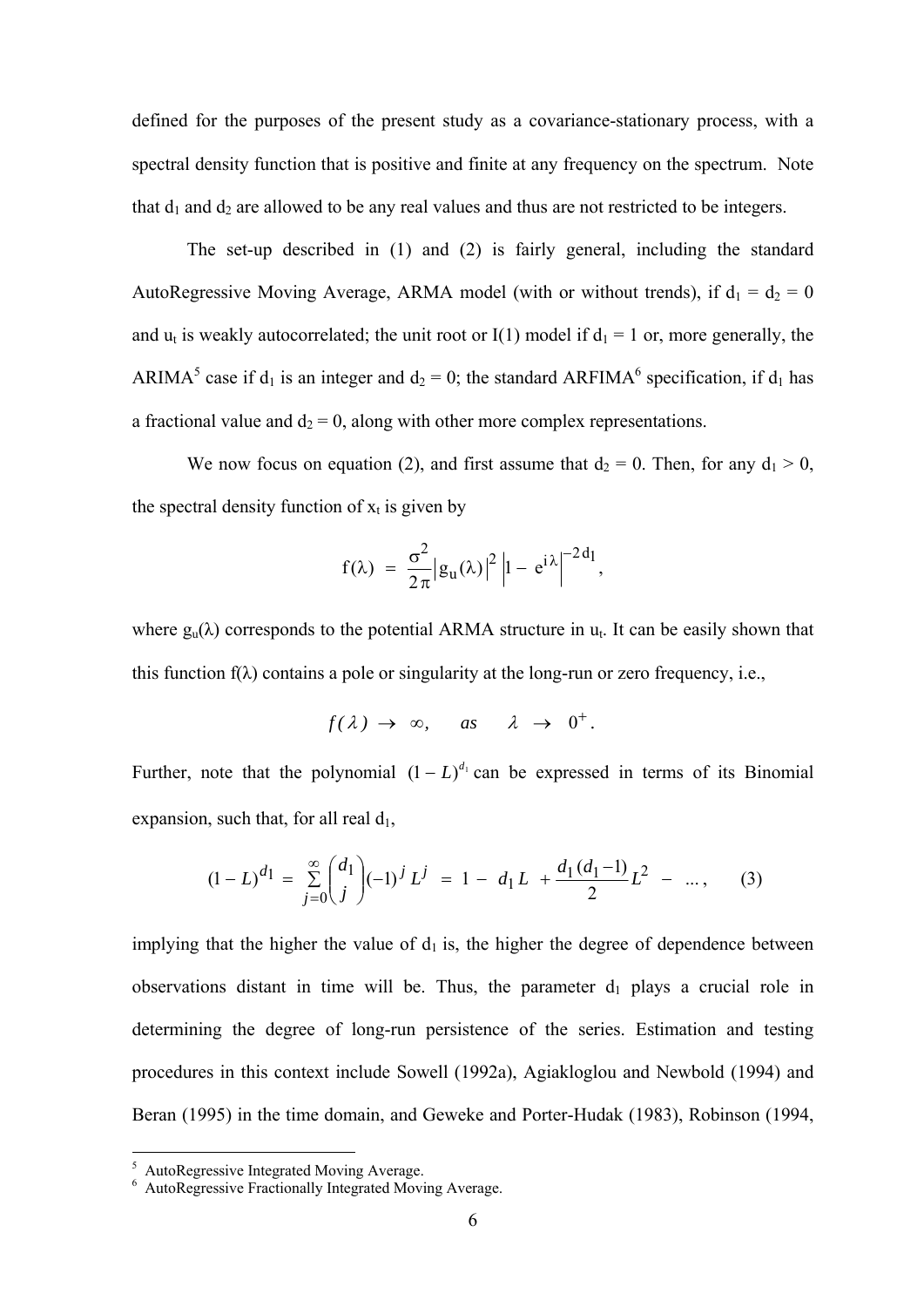1995a,b) among others in the frequency domain. Examples of applications using this model can be found in Diebold and Rudebusch (1989), Sowell (1992b), Baillie (1996), and Gil-Alana and Robinson (1997) among many others.<sup>7</sup>

On the other hand, if  $d_1 = 0$  in (2), then for any  $d_2 \neq 0$ , the process  $x_t$  has a spectral density function

$$
f(\lambda) = \frac{\sigma^2}{2\pi} |g_u(\lambda)|^2 |2(\cos(\lambda) - \cos(w_r))|^{-2d_2},
$$

which is characterised by a pole at a non-zero frequency, *i.e.*,

$$
f(\lambda) \rightarrow \infty
$$
, as  $\lambda \rightarrow \lambda^*$ ,  $\lambda^* \in (0, \pi)$ .

Moreover, the polynomial  $(1 - 2\cos w_r L + L^2)^{d_2}$  can be expressed as a Gegenbauer polynomial, such that, defining  $\mu = \cos w_r$ , for all  $d_2 \neq 0$ ,

$$
(1 - 2\,\mu L + L^2)^{-d_2} = \sum_{j=0}^{\infty} C_{j,d_2}(\mu) L^j, \tag{4}
$$

where  $C_{j, d_2}(\mu)$  are orthogonal Gegenbauer polynomial coefficients recursively defined as:

$$
C_{0,d_2}(\mu) = 1,
$$
  
\n
$$
C_{1,d_2}(\mu) = 2\mu d_2,
$$
  
\n
$$
C_{j,d_2}(\mu) = 2\mu \left(\frac{d_2 - 1}{j} + 1\right) C_{j-1,d_2}(\mu) - \left(2\frac{d_2 - 1}{j} + 1\right) C_{j-2,d_2}(\mu), \quad j = 2, 3,...
$$
  
\n(see, inter alia, Magnus et al., 1966, or Rainville, 1960, for further details). Gray et al.

(1989, 1994) showed that this process is stationary if  $d_2 < 0.5$  for  $|\mu = \cos w_r| < 1$  and if  $d_2$  < 0.25 for  $|\mu|=1$ . Estimation methods include the parametric approach of Giraitis et al. (2001), and the semiparametric method of Hidalgo (2005), and Wald (W) and Lagrange

<sup>&</sup>lt;sup>7</sup> Empirical studies estimating I(d) models of this form for interest rates include Lai (1997), Tsay (2000), Meade and Maier (2003) and Couchman, Gounder and Su (2006).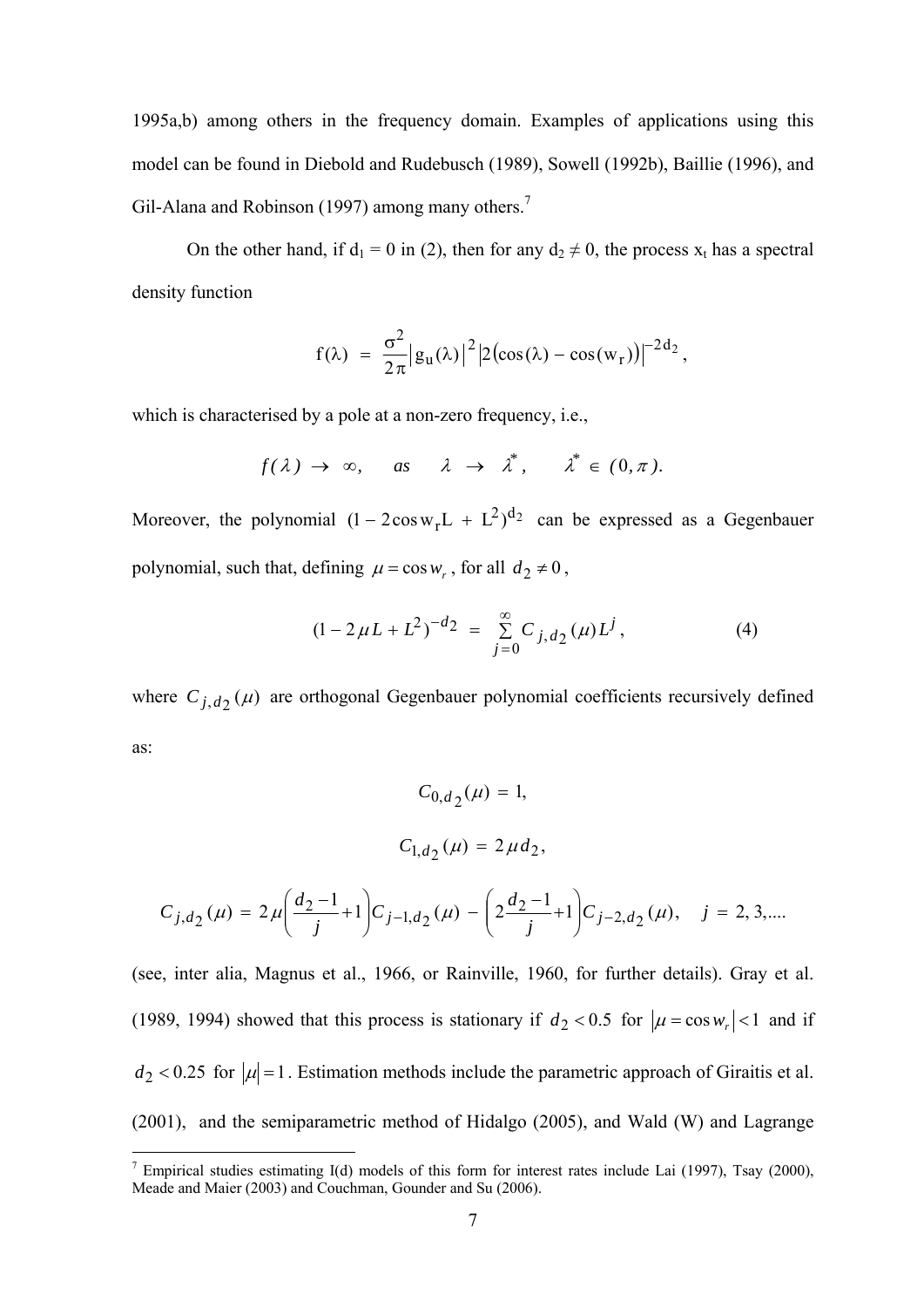Multiplier (LM) tests of cyclical long can be found in Dalla and Hidalgo (2005). If  $d_2 = 1$ , the process is said to contain a unit root cycle (Ahtola and Tiao, 1987; Bierens, 2001); and other empirical applications using fractional values of  $d_2$  can be found in Gil-Alana (2001), Anh, Knopova and Leonenko (2004) and Soares and Souza (2006).

 In the empirical analysis carried out in the following section we use a very general procedure to test the model given by equations (1) and (2). It was initially developed by Robinson (1994) on the basis of the Lagrange Multiplier (LM) principle and uses the Whittle function in the frequency domain. It can be applied to test the null hypothesis:

$$
H_o: d \equiv (d_1, d_2)^T = (d_{1o}, d_{2o})^T \equiv d_o,
$$
 (5)

in (1) and (2) where  $d_{10}$  and  $d_{20}$  can be any real values, thus encompassing stationary and nonstationary hypotheses. The specific form of the test statistic (denoted by  $\hat{R}$ ) is presented in the Appendix. Under very general regularity conditions, Robinson (1994) showed that for this particular version of his tests,

$$
\hat{R} \to_d \chi_2^2, \quad \text{as} \quad T \to \infty,\tag{6}
$$

where T indicates the sample size, and " $\rightarrow_d$ " stands for convergence in distribution. Thus, unlike in other procedures, we are in a classical large-sample testing situation. A test of (5) will reject H<sub>0</sub> against the alternative H<sub>a</sub>:  $d \neq d_0$  if  $\hat{R} > \chi^2_{2,\alpha}$ , where Prob  $(\chi^2_{2} > \chi^2_{2,\alpha}) = \alpha$ . Note that, as mentioned before, when testing the null  $H_0$ :  $d_2 = 0$ , the model reduces to the standard case of fractional integration at the zero frequency as in Gil-Alana and Robinson (1997), and testing H<sub>0</sub> (5) with  $d_1 = 0$  becomes a test for the order of integration at a cyclical frequency as in Gil-Alana (2001) and Caporale and Gil-Alana (2016). The latter paper investigates the monthly structure of the Euribor rate using a cyclical long memory model, however, unlike the present study, it does not allow simultaneously for both long run persistence at the zero and the cyclical frequencies.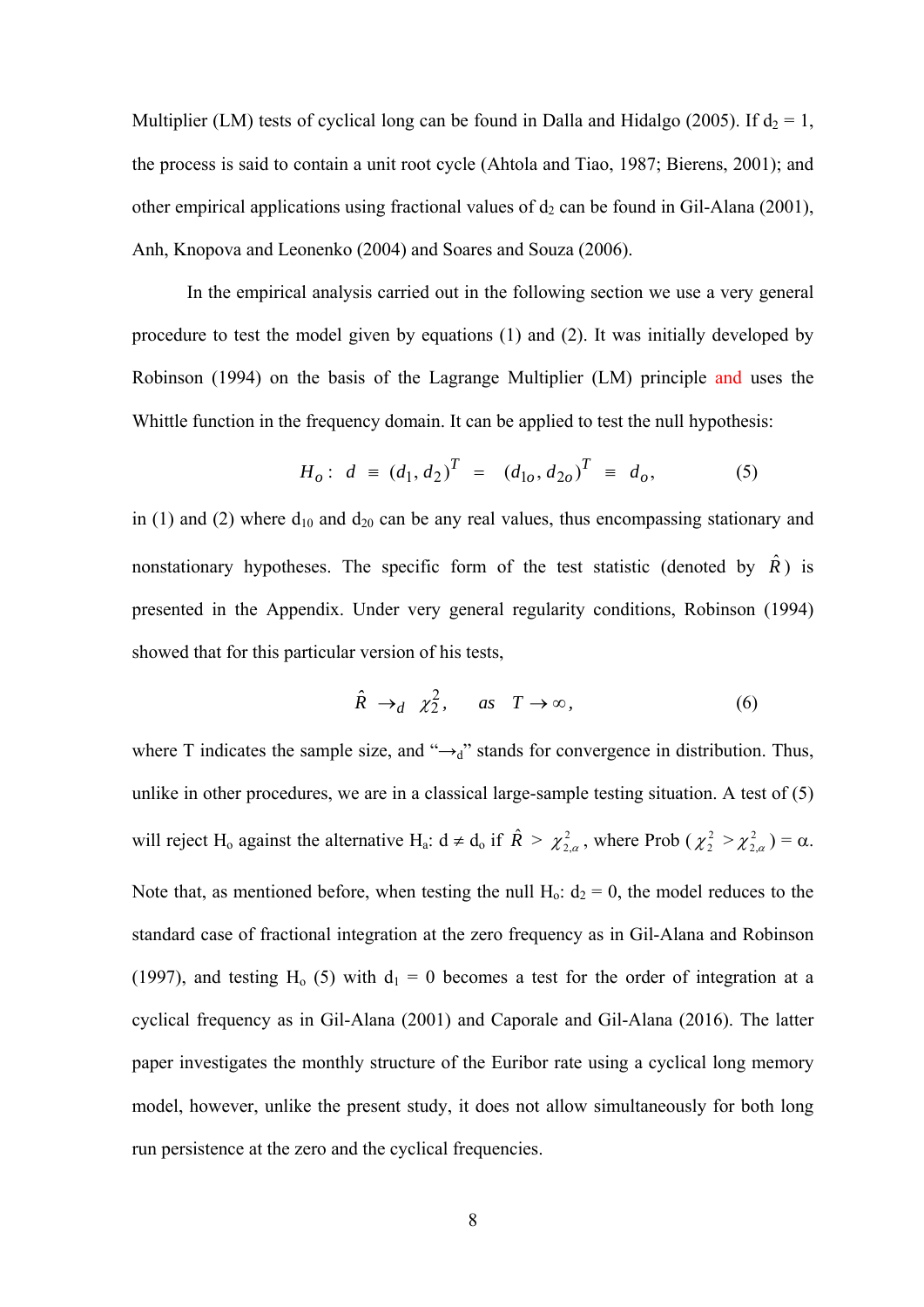There are several reasons for using this approach. First, this test is the most efficient in the Pitman sense against local departures from the null, that is, if it is implemented against local departures of the form: H<sub>a</sub>:  $d = d_0 + \delta T^{-1/2}$ , for  $\delta \neq 0$ , the limit distribution is a  $\chi^2$ (*v*), with a non-centrality parameter v that is optimal under Gaussianity of  $u_t$ . Moreover, Gaussianity is not necessary for the implementation of this procedure, a moment condition of only order 2 being required. As in other standard large-sample testing situations, Wald and LR test statistics against fractional alternatives have the same null and limit theory as the LM test of Robinson (1994). Lobato and Velasco (2007) essentially employed such a Wald testing procedure, even though it requires a consistent estimate of d and concerns exclusively the long run or zero frequency.

#### **3. Empirical results**

1

The series examined is the US Federal Funds effective rate, from 1954 till 2017, at annual, monthly, bi-weekly and weekly frequencies. The source of the data is the Federal Reserve Bank of St. Louis database and the data are seasonally unadjusted.<sup>8</sup>

# **[Insert Figures 1 – 3 about here]**

Figure 1 displays plots of the series at the four frequencies considered, the pattern being similar in all four cases.<sup>9</sup> Note that during 2009 and 2010 there was a downward movement in the Federal Funds rate, which hit the zero lower bound (ZLB) and stayed between 0% and 0.25%. Excluding those two years, however, does not affect the overall picture. Figure 2 displays the correlograms; the two features mentioned above can clearly be seen: there is a slow decay in the sample autocorrelation values possibly due to persistence, and a cyclical pattern. The same two features are exhibited by the

<sup>8</sup> We do not observe any significant seasonal pattern in the data.

<sup>&</sup>lt;sup>9</sup> The monthly series are aggregated daily data. In the case of the weekly and bi-weekly series we use the Wednesday observations.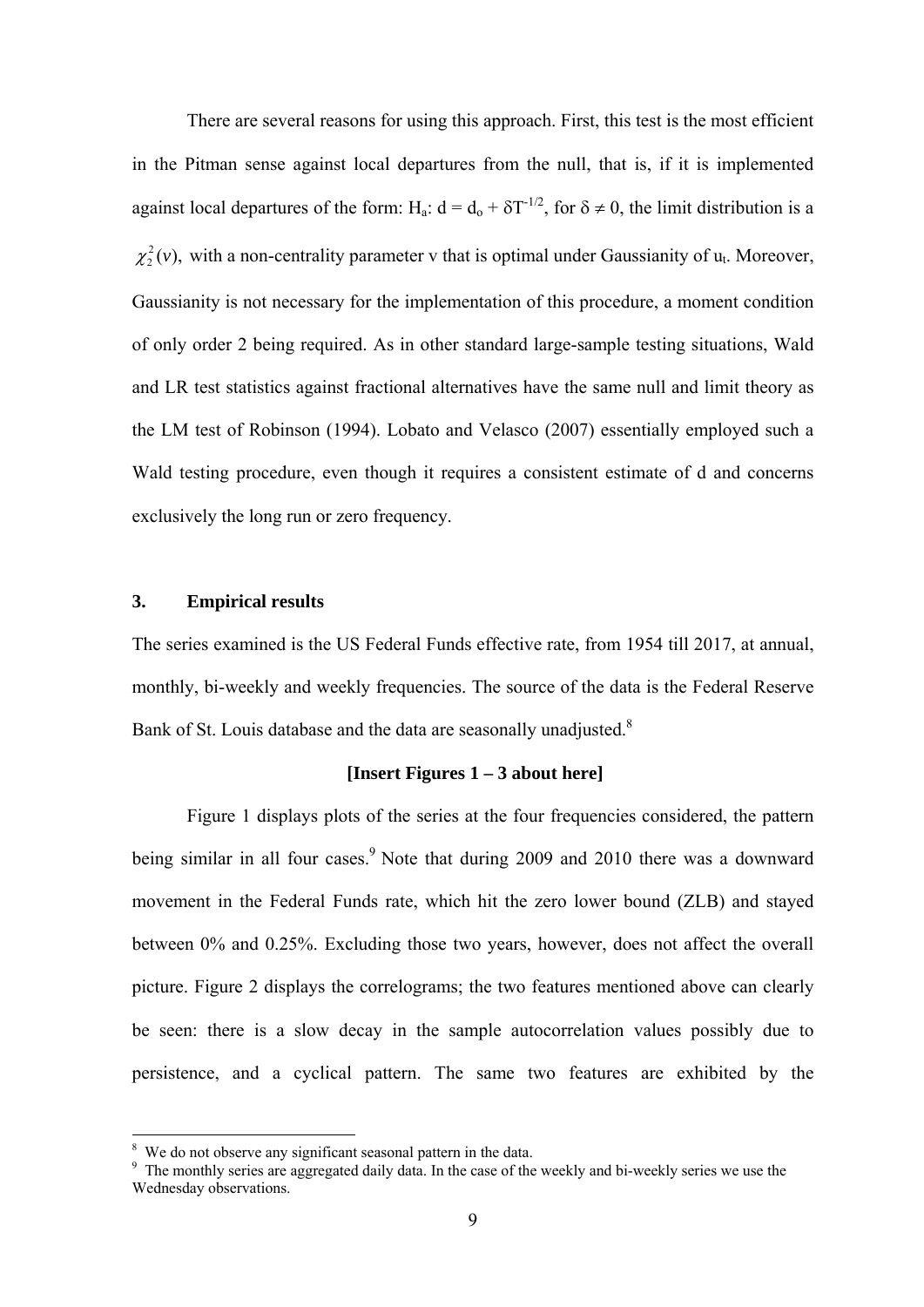periodograms in Figure 3, with the highest peaks occurring at the smallest frequency (longrun persistence) and at frequencies oscillating between 6 and 8, corresponding approximately to T/7 periods per cycle, namely to approximately 8 years in all cases.

First, we examine the degree of persistence considering only the long-run or zero frequency, that is, we specify a model such as (1) and (2) with  $d_2 = 0$  a priori and  $z_t =$  $(1,t)^T$ ,  $t \ge 1$ ;  $(0, 0)^T$ , otherwise, i.e.,

$$
y_t = \beta_0 + \beta_1 t + x_t, \qquad t = 1, 2, \dots,
$$
 (7)

$$
(1 - L)^{d_1} x_t = u_t, \qquad t = 1, 2, ..., \qquad (8)
$$

with  $x_t = 0$  for  $t \le 0$ , under the assumption that the disturbance term  $u_t$  is white noise,  $AR(1)$  and  $AR(2)$  respectively.<sup>10</sup> The latter specification is used to describe the cyclical component through the possible presence of complex roots in the AR polynomial. Higher AR orders and other MA (ARMA) structures were also considered, with very similar results. We employ here a simple version of Robinson's (1994) procedure, testing  $H_0$ :  $d_1$  =  $d_{10}$ , for  $d_{10}$ -values from 0 to 2 with 0.001 increments, (i.e.,  $d_{10} = 0$ , 0.001, 0.002, ..., 1.999 and 2), and reporting the estimates of  $d_1$  along with the 95% confidence intervals of the non-rejection values of  $d_1$  based on the testing procedure.<sup>11</sup>

## **[Insert Table 1 about here]**

 We obtain estimates for the three standard cases examined in the literature, i.e., with no regressors in the undifferenced regression (7) ( $\beta_0 = \beta_1 = 0$ ); with an intercept ( $\beta_0$ ) unknown and  $\beta_1 = 0$ ); and with an intercept and a linear time trend ( $\beta_0$  and  $\beta_1$  unknown). The results for the time trend were found to be statistically insignificant in all cases, while the intercept was always significant. Thus, in what follows, we only consider the case of an

 $10$  Although a time trend appears not to be required (see Figure 1), we have included it to consider a more general case. Note also that, when  $d_1 = 1$ , the time trend disappears for  $t > 1$ .<br><sup>11</sup> See Gil-Alana and Robinson (1997) for details of the testing procedure in this context.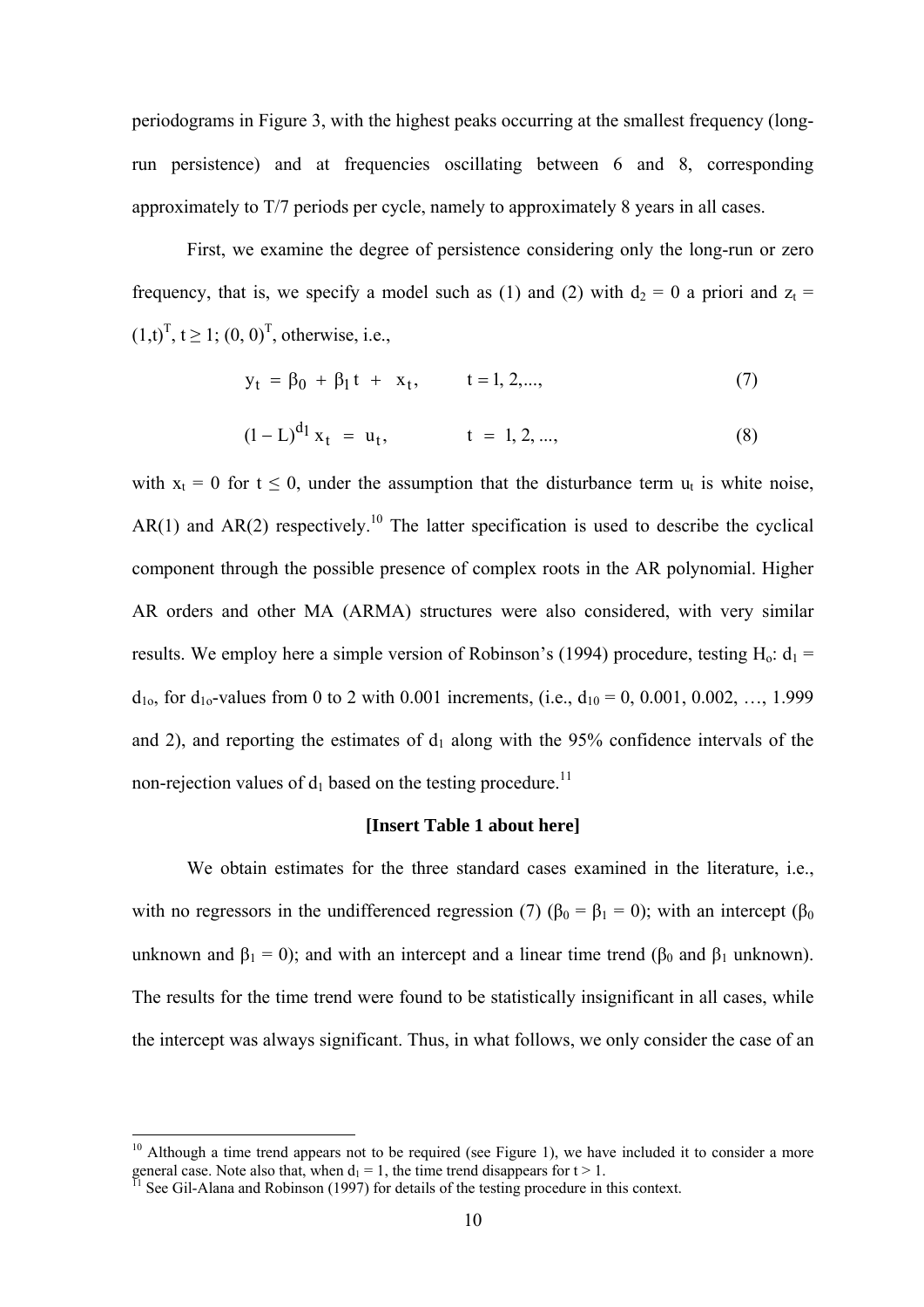intercept.<sup>12</sup> Table 1 displays the estimates of  $d_1$  based on the Whittle function in the frequency domain (Dahlhaus, 1989) along with the 95% confidence interval of the nonrejection values of  $d_1$  using Robinson's (1994) method.<sup>13</sup>

When  $u_t$  is assumed to be a white noise process, the results change substantially depending on the data frequency. In particular, for annual data the estimated value of  $d_1$  is 0.867 and the I(1) null hypothesis cannot be rejected. It is rejected instead for monthly and bi-weekly data in favour of values of  $d_1$  above 1. Finally, for weekly data, the estimated  $d_1$ is significantly smaller than 1, implying mean reversion. When allowing for autocorrelated errors, if  $u_t$  is assumed to be AR(1) values of  $d_1$  below 1 supporting mean reversion are obtained in the annual and monthly cases; for bi-weekly and weekly data,  $d_1$  is instead slightly above 1 and the unit root null is rejected in favour of  $d_1 > 1$  in the two cases. The lack of consistency in the results across data frequency might be a sign of misspecification, since no cyclical model has been considered here. (We are referring here to the I(d) model with white noise and  $AR(1)$  disturbances). Thus, we next assume that  $u_t$  is  $AR(2)$ , which seems more realistic, and in this case the unit root null cannot be rejected in any single case and the estimated values of d1 range between 0.629 (with annual data) and 1.026 (weekly data). As mentioned before, the case of AR(2) disturbances is interesting because it allows to capture the cyclical pattern of the series through a short-memory I(0) process for  $u_t$ .<sup>14</sup>

 As expected, Likelihood Ratio (LR) tests and other likelihood criteria (not reported) suggest that the model with  $AR(2)$  disturbances outperforms the others. These results, however, might be biased owing to the long memory in the cyclical structure of the series having been overlooked. Thus, in what follows we examine the possibility of long memory

<sup>&</sup>lt;sup>12</sup> Note that if  $d_1 = 1$  and  $u_t$  is white noise, for  $t > 1$  the model becomes the simple driftless random walk model.

<sup>&</sup>lt;sup>13</sup> The main results did not change when considering 90% and 99% intervals.

 $14$  The roots of the AR(2) polynomials (not reported) were in all cases in the complex plane, which is consistent with the cyclical pattern observed in the data. When using other approaches such as Sowell's (1992a) maximum likelihood method, the results based on the AIC also suggest that the ARIMA(2, d, 0) is the most adequate specification.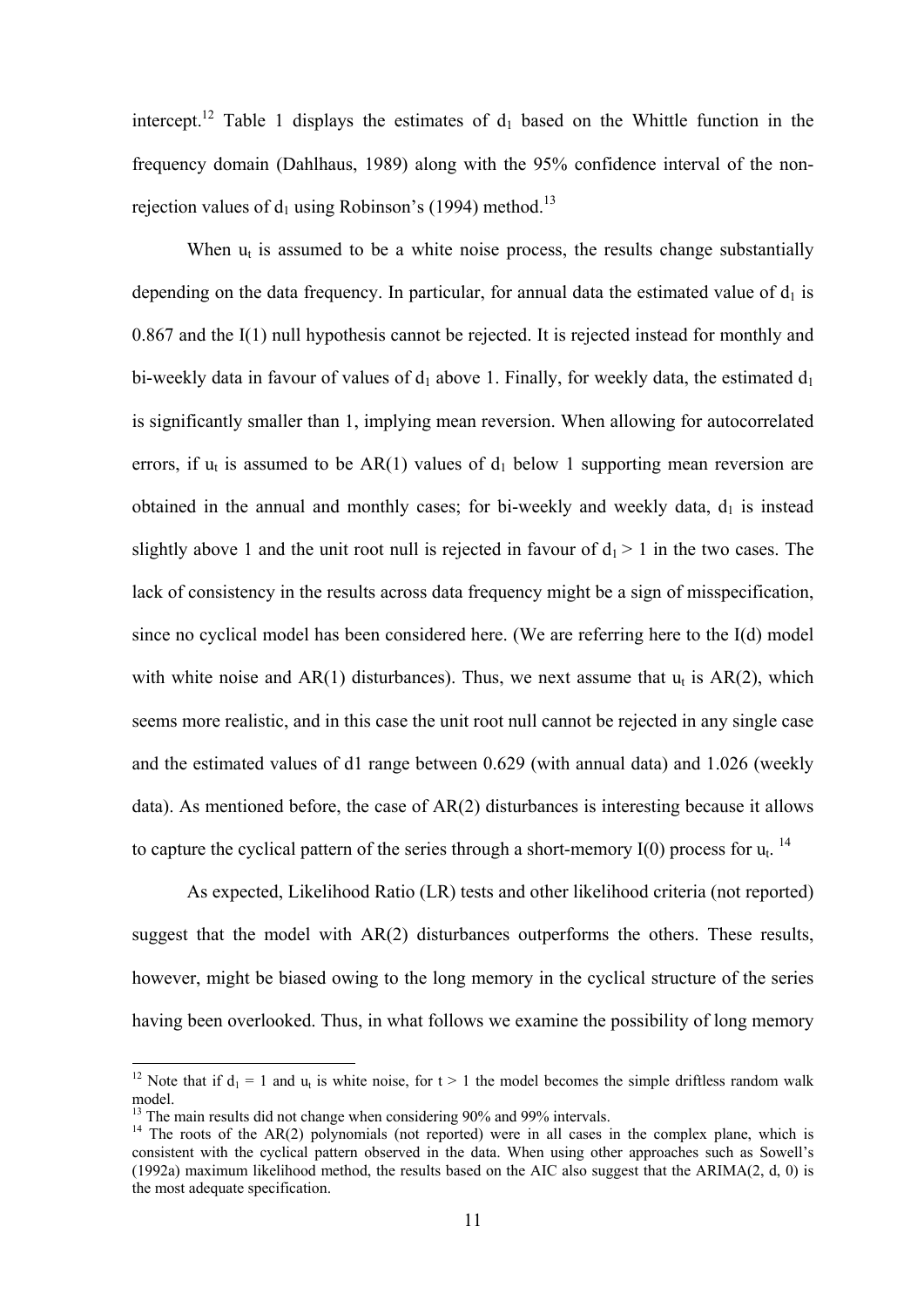but focusing on the case where the spectrum has a pole or singularity at a non-zero (cyclical) frequency. For this purpose and as a preliminary step, we employ the LM parametric test of Dalla and Hidalgo (2005), and given the results displayed in Table 1 we use the first differenced data. We consider different specifications for the disturbance term and in all cases the null hypothesis of no cycles is rejected at the 5% level.

Once we have determined the presence of a pole or singulatiry at a non-zero (cyclical) frequency, we next implement the methods proposed in Giraitis et al. (2001) and Hidalgo (2005) to estimate the differencing parameter and the pole in a model of the form given by (2) with  $d_1 = 0$ . The first of these methods is parametric and we impose white noise disturbances for the error term  $u_t$ , while the second is semiparametric and no functional form is assumed for  $u_t$ . The analysis was conducted using both the original data and the first differences and the results were consistent in the two cases. Specifically, for the original data the estimated pole was found at the zero frequency, although with the Giraitis et al.'s (2001) method the order of integration changes substantially depending on the frequency of the data. For the first differenced data we obtained estimated values for the poles at frequencies corresponding to 8, 99, 209 and 428 periods respectively for the annual, monthly, bi-weekly and weekly data, and once again the order of integration changes substantially across frequencies. This lack of robustness could be now partly due to the fact that we do not allow for any degree of flexibility with respect to the order of integration at the zero frequency, which is imposed to be 0 or 1 respectively for the original and first differenced data. Thus, in what follows we consider a more general model that allows for fractional degrees of integration at both the zero and the cyclical frequencies. In particular, we use a model such as (1) and (2), again with  $z_t = (1,t)^T$ ,  $t \ge 1$ ;  $(0, 0)$ <sup>T</sup>, otherwise, i.e., the model now becomes:

$$
y_t = \beta_0 + \beta_1 t + x_t, \qquad (9)
$$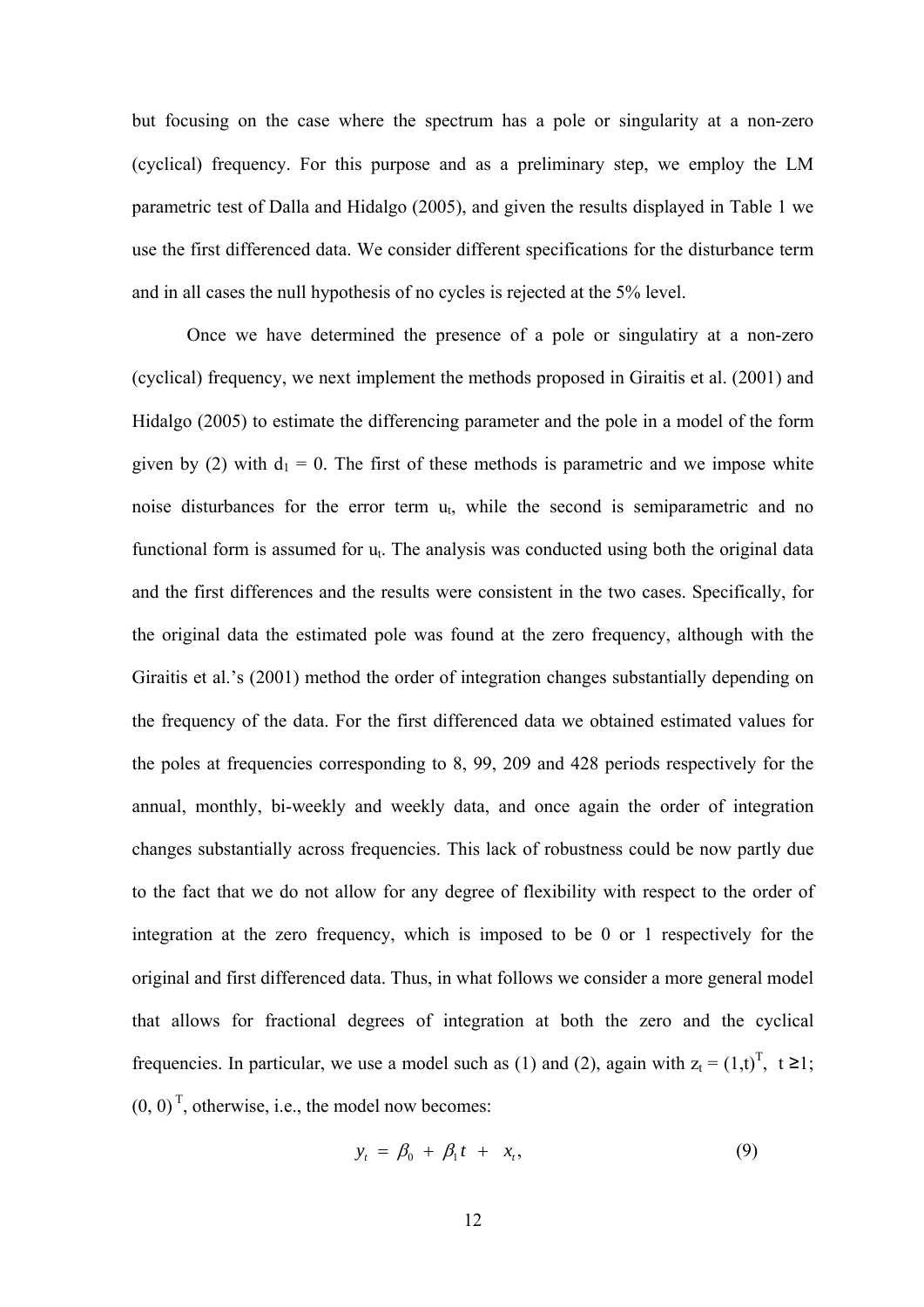$$
(1 - L)^{d_1} (1 - 2\cos w_r L + L^2)^{d_2} x_t = u_t,
$$
\n(10)

again with  $I(0)$  (potentially ARMA)  $u_t$ . Note that this model includes the previous one of long memory at the zero frequency if  $d_2 = 0$ . The results, for the case of an intercept, which is the most realistic one on the basis of the t-values (not reported), are displayed in Table 2.

#### **[Insert Table 2 about here]**

The estimated values of j and thus  $r = T/i$  (the number of periods per cycle) for the four series is now between 4 and 10 years. Specifically, j is found to be 7  $(63/7 = 9$  years) in the case of annual data; 8 (and thus  $751/8 \sim 94$  months) for monthly data; and 6 (1366/6) and 2633/6/) for bi-weekly and weekly data. This is consistent with the plots of the periodograms displayed in Figure 3 and with the results obtained applying the Giraitis et al. (2001) and Hidalgo (2005) methods to the first differenced data. Focusing now on the fractional differencing parameters, it can be seen that  $d_1$  is close to (although below) 1 and  $d_2$  is slightly above 0 for the four series. For  $d_1$  the unit root null is rejected in favour of mean reversion in the case of annual, bi-weekly and weekly data; however, for monthly data, even though  $d_1$  is still below 1, the unit root null cannot be rejected at conventional significance levels. As for the cyclical fractional differencing parameter,  $d_2$ , is estimated to be 0.094 in the annual case and the I(0) null hypothesis cannot be rejected. In the remaining three cases,  $d_2$  is significantly above 0 (thus displaying cyclical long memory), ranging from 0.133 (monthly data) to 0.230 (bi-weekly data). Very similar values for  $d_1$ and  $d_2$  are obtained in the case of autocorrelated disturbances; LR and no-autocorrelation tests strongly support the white noise specification for  $u_t$  for each of the four series.<sup>15</sup>

 Finally, we investigate which of the two specifications (the I(d) one with AR(2) disturbances or the one with the two fractional differencing structures) has a better insample performance, and also better forecasting properties. For the first of these two

<sup>&</sup>lt;sup>15</sup> We use here the Box-Pierce and Ljung-Box-Pierce statistics (Box and Pierce, 1970; Ljung and Box, 1978).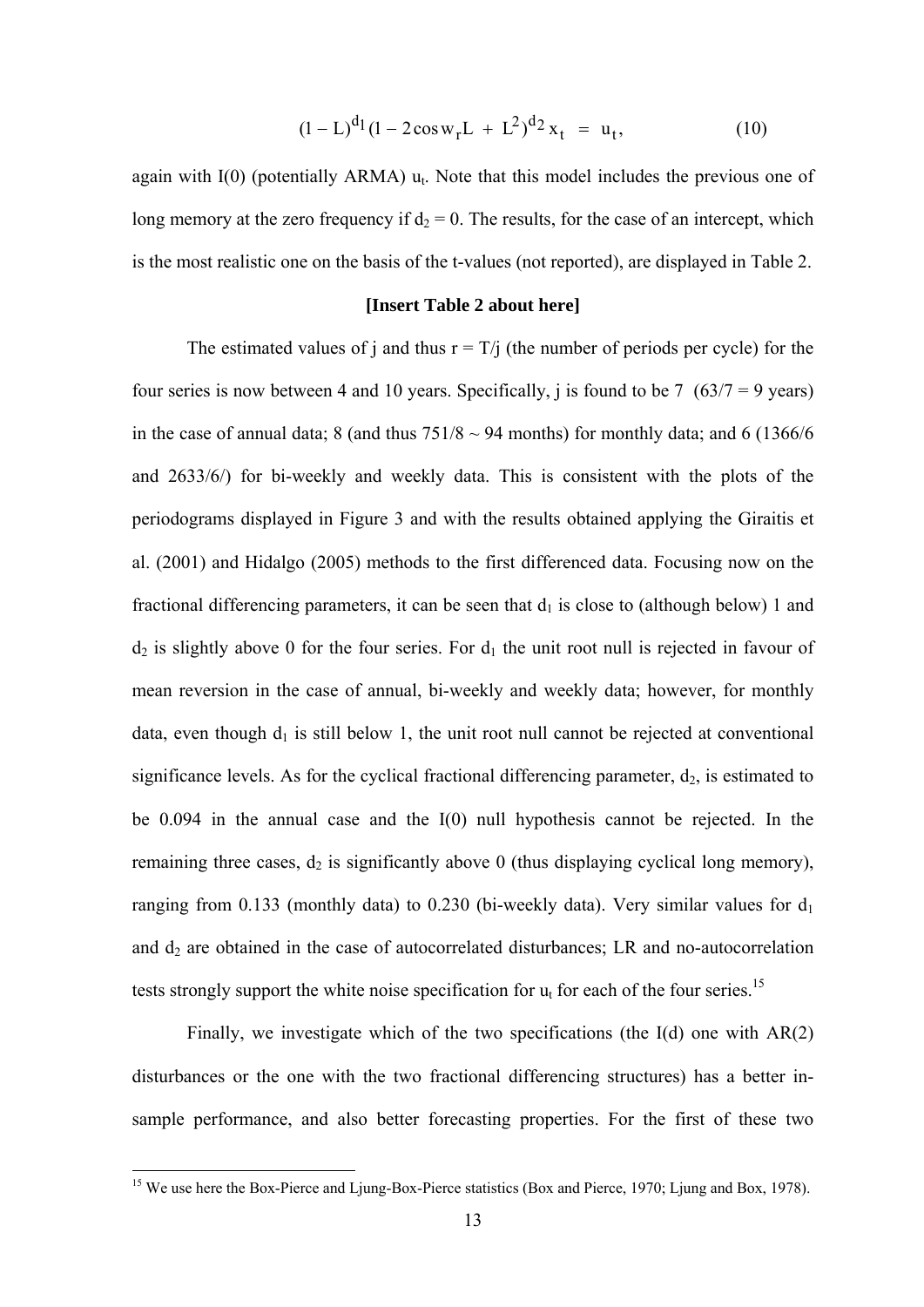purposes we employ several goodness-of-fit measures based on the likelihood function. For the forecasting experiment, we use instead various statistics including the modified Diebold and Mariano (1995) (M-DM) statistic. Remember that the two models considered are:

$$
y_t = \beta_0 + x_t; \qquad (1 - L)^{d_1} x_t = u_t; \qquad u_t = \phi_1 u_{t-1} + \phi_2 u_{t-2} + \varepsilon_t, \qquad (M1)
$$

and

1

$$
y_t = \beta_0 + x_t; \quad (1 - L)^{d_1} (1 - 2\cos w_r L + L^2)^{d_2} x_t = \varepsilon_t, \tag{M2}
$$

and therefore they differ in the way the cyclical component is modelled, model (M1) and (M2) adopting respectively an AR(2) process and a Gegenbauer (fractional) specification for the  $d_1$ -differenced (demeaned) series.

 For the in-sample goodness of fit analysis we carry out first a Likelihood Ratio (LR) test, comparing (M1) with (M2) with AR(2) errors, which is clearly nested in (M1). Note that using in (M2) the equations given by (9) and (10) with  $\beta_1 = 0$ ,  $d_2 = 0$  and AR(2)  $u_t$  we obtain (M1). The results support the modified (M2) specification for three of the four series examined - the AR(2) coefficients were found to be statistically insignificant suggesting model (M2). Only for the annual data (M1) seems to be preferable at the 5% level. This is consistent with the results displayed in Tables 1 and 2, noting that the only confidence interval in Table 2 where  $d_2 = 0$  is not excluded is precisely that for the annual series. Other likelihood criteria (AIC and SIC) lead essentially to the same conclusions.<sup>16</sup>

 Next we focus on the forecasting performance of the two models. For this purpose we calculate one- to twenty-step ahead forecasts for each of the four series at four different data frequencies. The forecasts were constructed according to a recursive procedure conditionally upon information available up to the forecast date which changes recursively.

 $16$  Note, however, that these criteria might not necessarily be the best criteria in applications involving fractional differences, as they focus on the short-term forecasting ability of the fitted model and may not give sufficient attention to the long-run properties of the fractional models (see, e.g. Hosking, 1981, 1984 and more recently. Beran et al., 1998).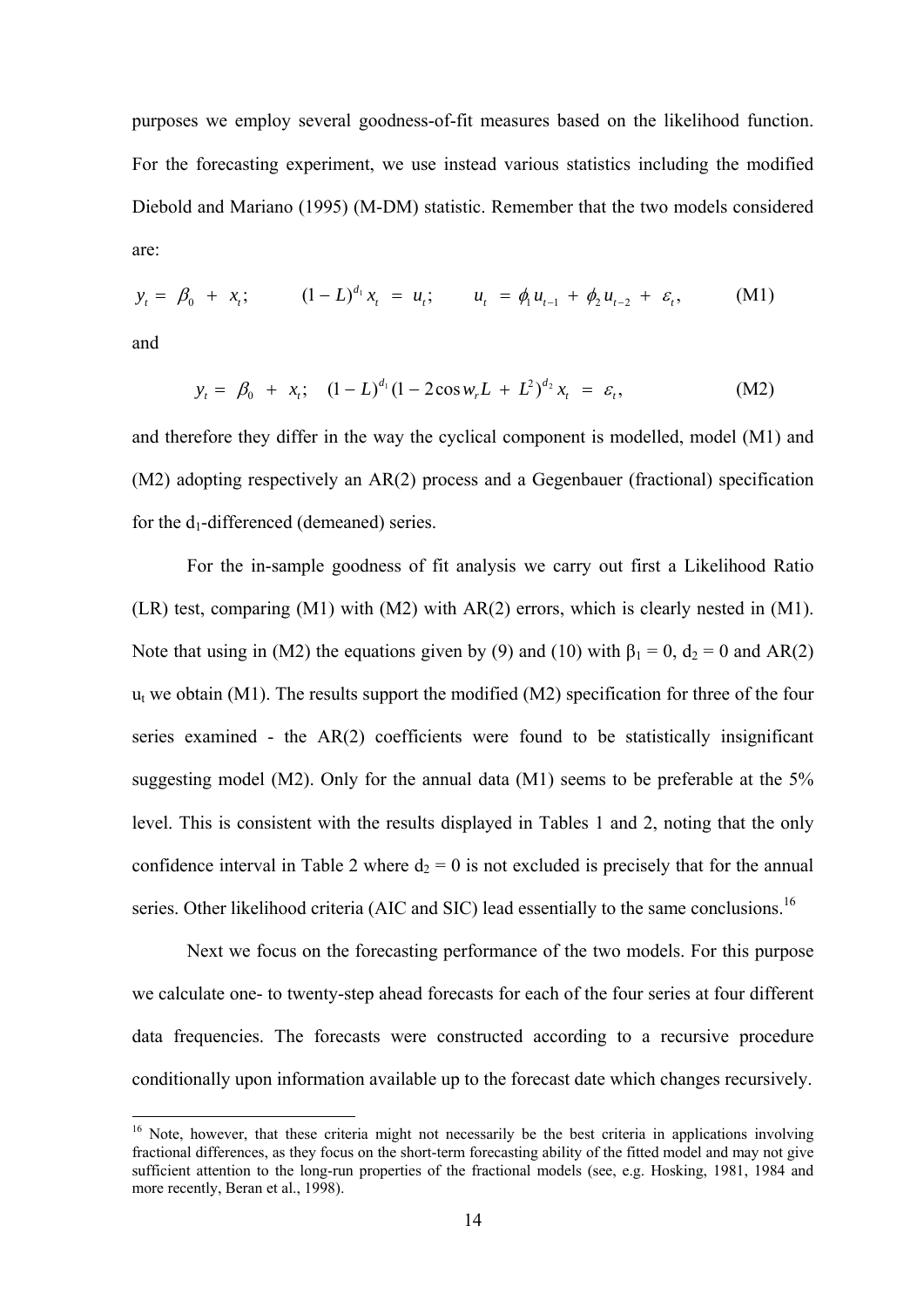We computed the Root Mean Squared Errors (RMSE) and the Mean Absolute Deviation (MAD) for the two specifications of each series. The results (not reported here for reasons of space, but available from the authors upon request) indicate that the fractional structure outperforms the  $AR(2)$  model in practically all cases.<sup>17</sup>

However, the above two criteria and other methods such as the Mean Absolute Prediction Error (MAPE), Mean Squared Error (MSE), etc., are purely descriptive devices.<sup>18</sup> Several statistical tests for comparing different forecasting models are now available. One of them, widely employed in the time series literature, is the asymptotic test for a zero expected loss differential due to Diebold and Mariano (1995).<sup>19</sup> Harvey, Leybourne and Newbold (1997) note that the Diebold-Mariano test statistic could be seriously over-sized as the prediction horizon increases, and therefore provide a modified Diebold-Mariano test statistic (M-DM) given by:

$$
M - DM = DM \sqrt{\frac{n + 1 - 2h + h(h - 1)/n}{n}},
$$

where DM is the original Diebold-Mariano statistic, h is the prediction horizon and n is the time span for the predictions. Harvey et al. (1997) and Clark and McCracken (2001) show that this modified test statistic performs better than the DM test statistic, and also that the power of the test is improved when p-values are computed with a Student t-distribution.

We further evaluate the relative forecast performance of the different models by making pairwise comparisons based on the M-DM test statistic. We consider here 5, 10, 15, 20 and 25-period ahead forecasts. The results are displayed in Table 3.

#### **[Insert Table 3 about here]**

 $17$  These two models also outperform the random walk model in all cases, which is not surprising since this hypothesis was decisively rejected with the tests of Robinson (1994) in practically all cases.<br><sup>18</sup> The accuracy of different forecasting methods is a topic of continuing interest and research (see, e.g.,

Makridakis et al., 1998 and Makridakis and Hibon, 2000, for a review of the forecasting accuracy of competing forecasting models).

 $19$  An alternative approach is the bootstrap-based test of Ashley (1998), though his method is computationally more intensive.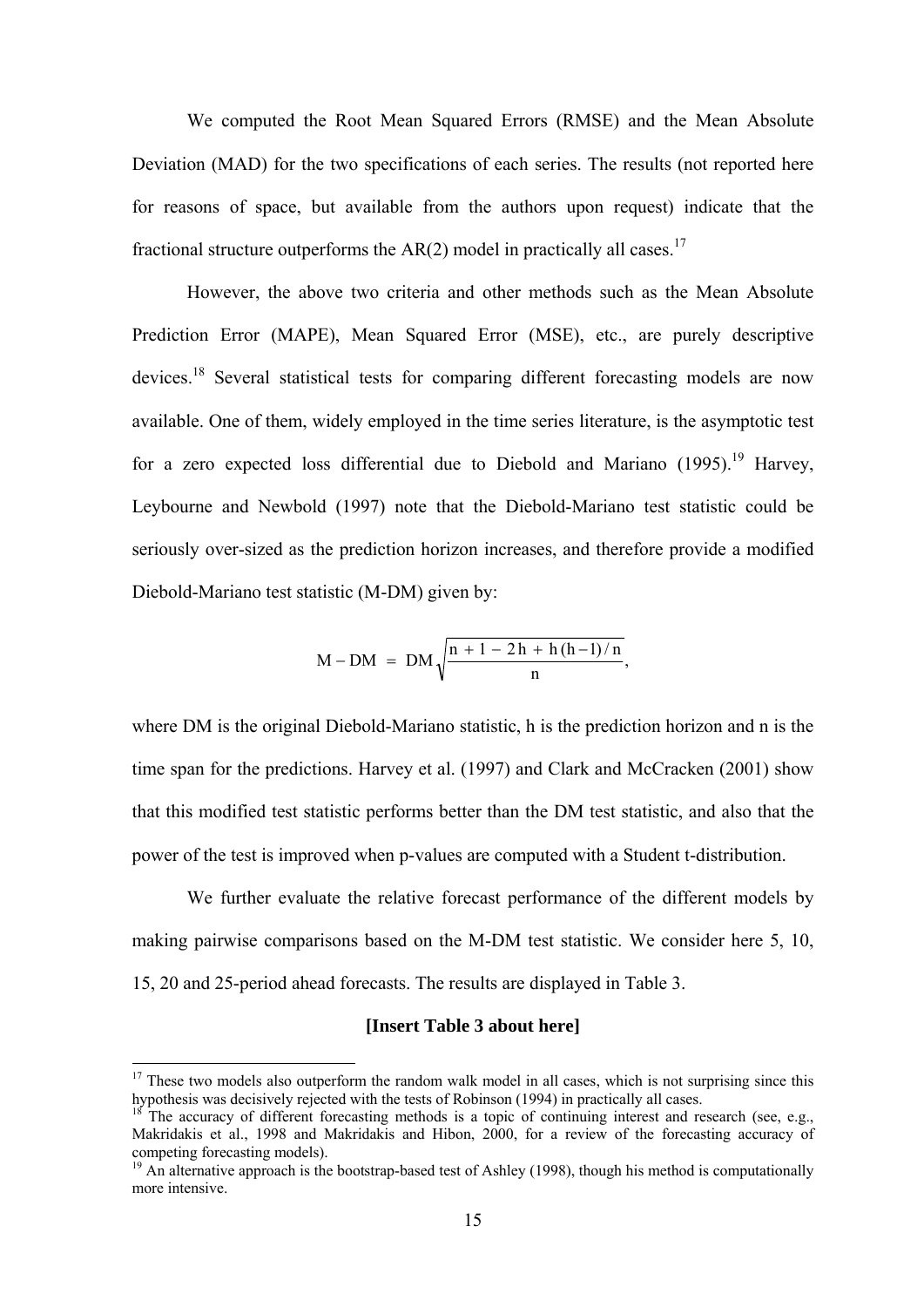They show that for the 5-step and 10-step ahead predictions it cannot be inferred that one model is statistically superior to the other. By contrast, over longer horizons there are several cases where the fractional model (M2) outperforms (M1). As a final remark, we should note that the M-DM test may have very low power under some circumstances, especially in the case of non-linear models (see, e.g., Costantini and Künst, 2011). Thus, these results here should be taken with caution  $20$ 

### **4. Conclusions**

1

This paper uses long-range dependence techniques to analyse two important features of the US Federal Funds effective rate, namely its persistence and its cyclical behaviour. In particular, it examines annual, monthly, bi-weekly and weekly data, from 1954 until 2017. The main results are the following. When estimating a simple I(d) model, the estimates suggest that d is close to 1, in some cases below 1 indicating mean reversion, and in others above 1 implying a rejection of the I(1) hypothesis depending on the data frequency and the type of disturbances considered (white noise or  $AR(1)$ ). If these are modelled as  $AR(2)$ , which is an appropriate specification according to the likelihood criteria and also highly plausible in view of the cyclical pattern of the series under examination, the results indicate that the I(1) null cannot be rejected at any of the four frequencies. The LM test of Dalla and Hidalgo (2005) on the first differenced data suggests the existence of strong cycles at a non-zero frequency, which is estimated to be at around 8 years in the four cases considered. In order to allow for a more flexible specification, we consider a model that incorporates the zero and the non-zero poles into the analysis, estimating simultaneously the two differencing parameters, one corresponding to the long-run or zero frequency  $(d_1)$ , and the other one to the cyclical structure  $(d_2)$ . When using this specification the results

<sup>&</sup>lt;sup>20</sup> Using non-linear deterministic trends of the Chebyshev form (Bierens, 1997; Cuestas and Gil-Alana, 2016) produced insignificant coefficients in virtually all cases.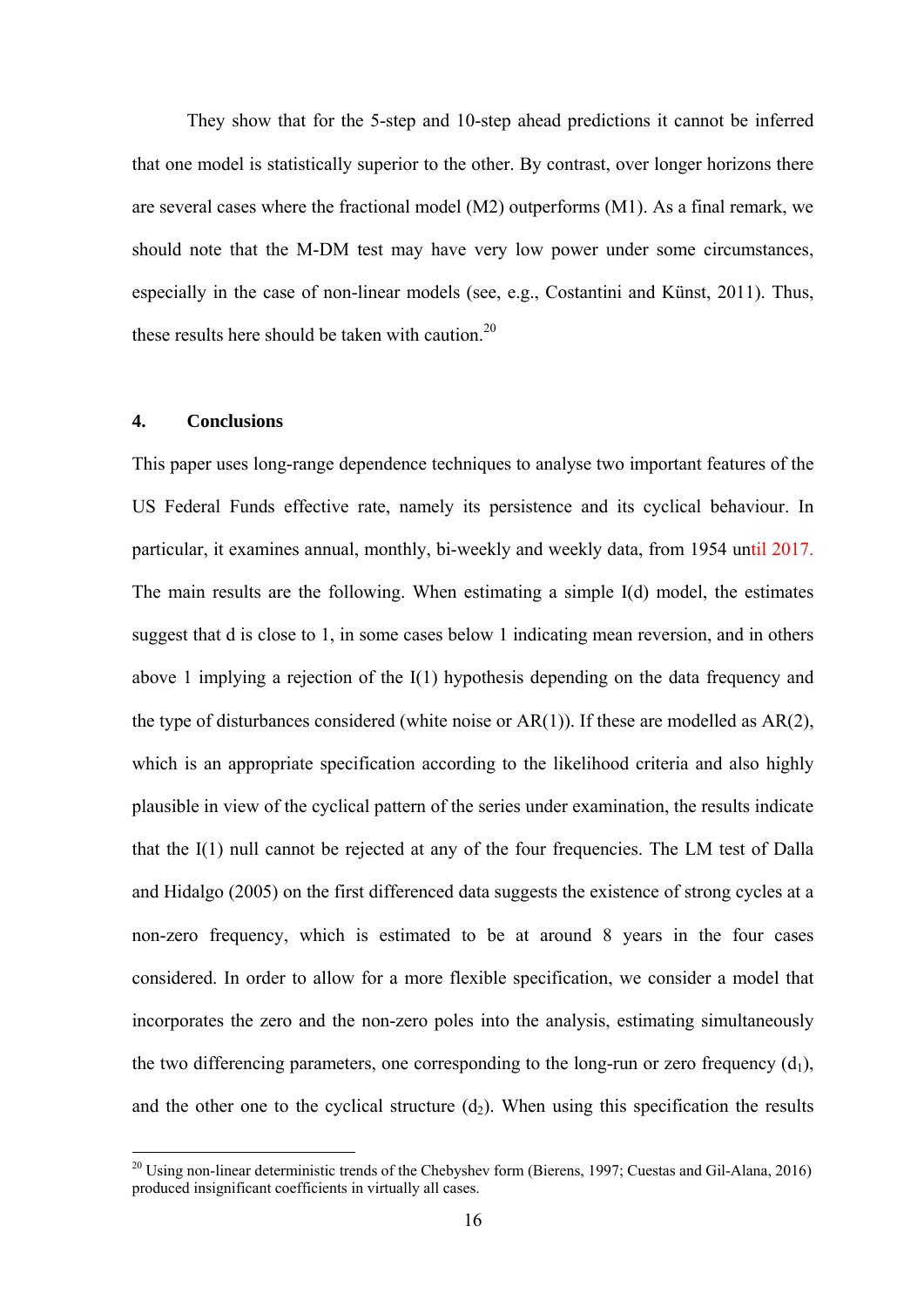indicate that the order of integration at the zero frequency ranges between 0.768 (bi-weekly frequency) and 0.961 (monthly), whilst that of the cyclical component ranges between 0.091 (annual) and 0.239 (bi-weekly), with the cycles repeating themselves between 4 - 9 years. Both the in-sample and out-of-sample evidence suggest that the long memory model with two fractional structures (one at zero and the other at the cyclical frequency) outperforms the other models. Our analysis is of interest to policy makers and practitioners since it provides an alternative modelling framework for the Federal Funds rate that takes into account the main two features of this series, namely its persistence and cyclicality. Moreover, the suggested model outperforms rival ones in terms of its forecasting ability and it is therefore particularly useful for the design of interest rate policies over various time horizons.

 Our results are not directly comparable to those of Sarno et al. (2005), who examine different specifications for the difference between the effective and the target rate (finding that a variation of Taylor's (2001) model is the best among them), whilst we focus on the effective rate itself. Nevertheless, our analysis produces valuable evidence for interest rate modelling, since it shows that an I(d) specification including a cyclical component outperforms both classical  $I(0)$  and  $I(1)$  models and simple  $I(d)$  representations. This confirms the importance of adopting an econometric framework such as the one chosen here, which explicitly takes into account both persistence and cyclical patterns, to model the behaviour of the US Federal Funds effective rate and interest rates in general. Finally, as mentioned before, non-linearities might also be present in the data, in particular in the cyclical structure. Figure 1 shows a big spike in the middle of the sample, which could be an indication of time variation in the parameters. Therefore we also conducted the analysis for two subsamples, but the results did not substantially differ in terms of the number of periods per cycle. Moreover, our findings appear to be robust across data frequencies.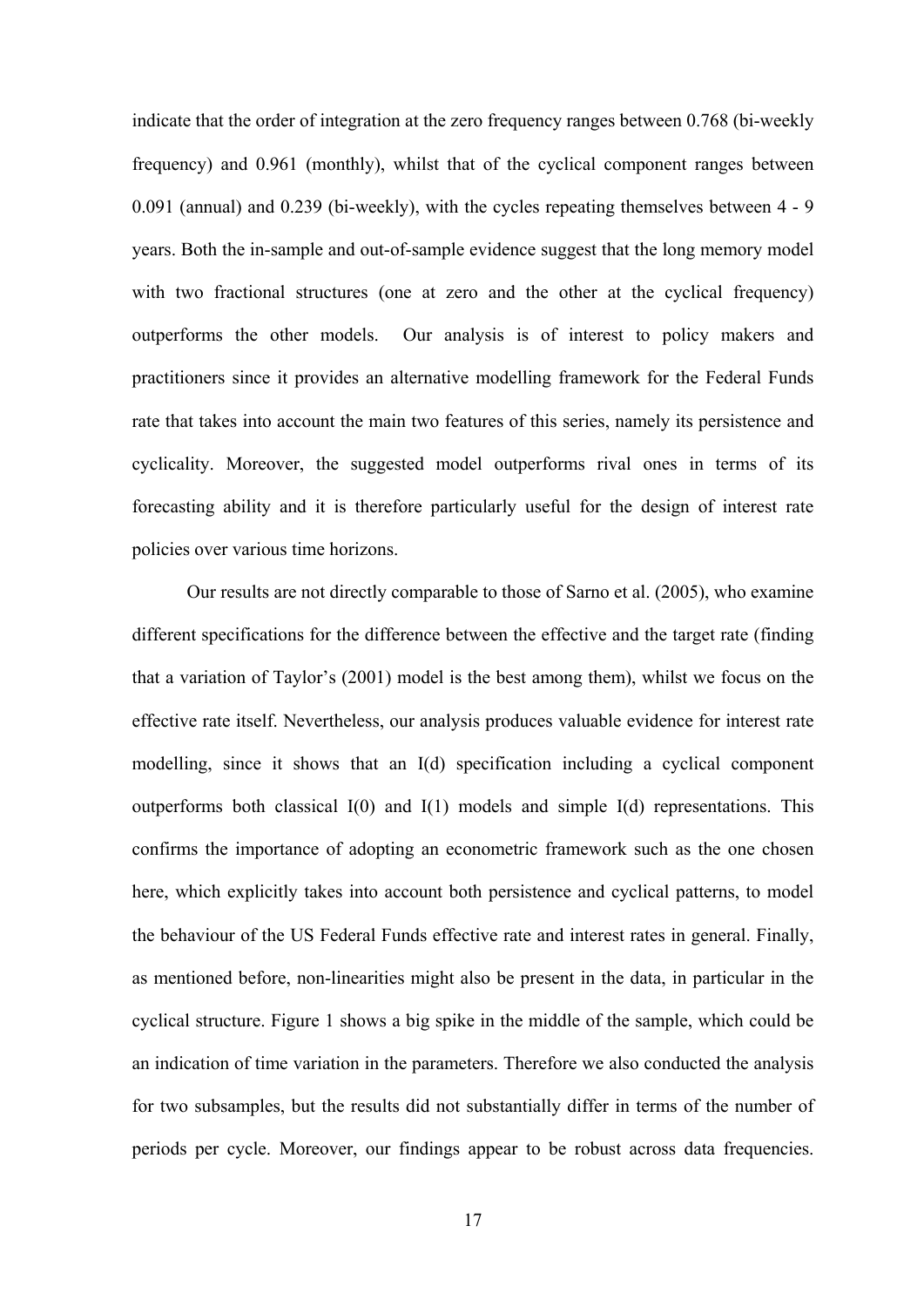Since fractional integration and potential breaks are issues which are intimately related, (Diebold and Inoue, 2001; Granger and Hyung, 2004), it would also be interesting to apply the method of Ohanissian et al. (2008) that uses different frequencies. All these issues will be examined in future papers.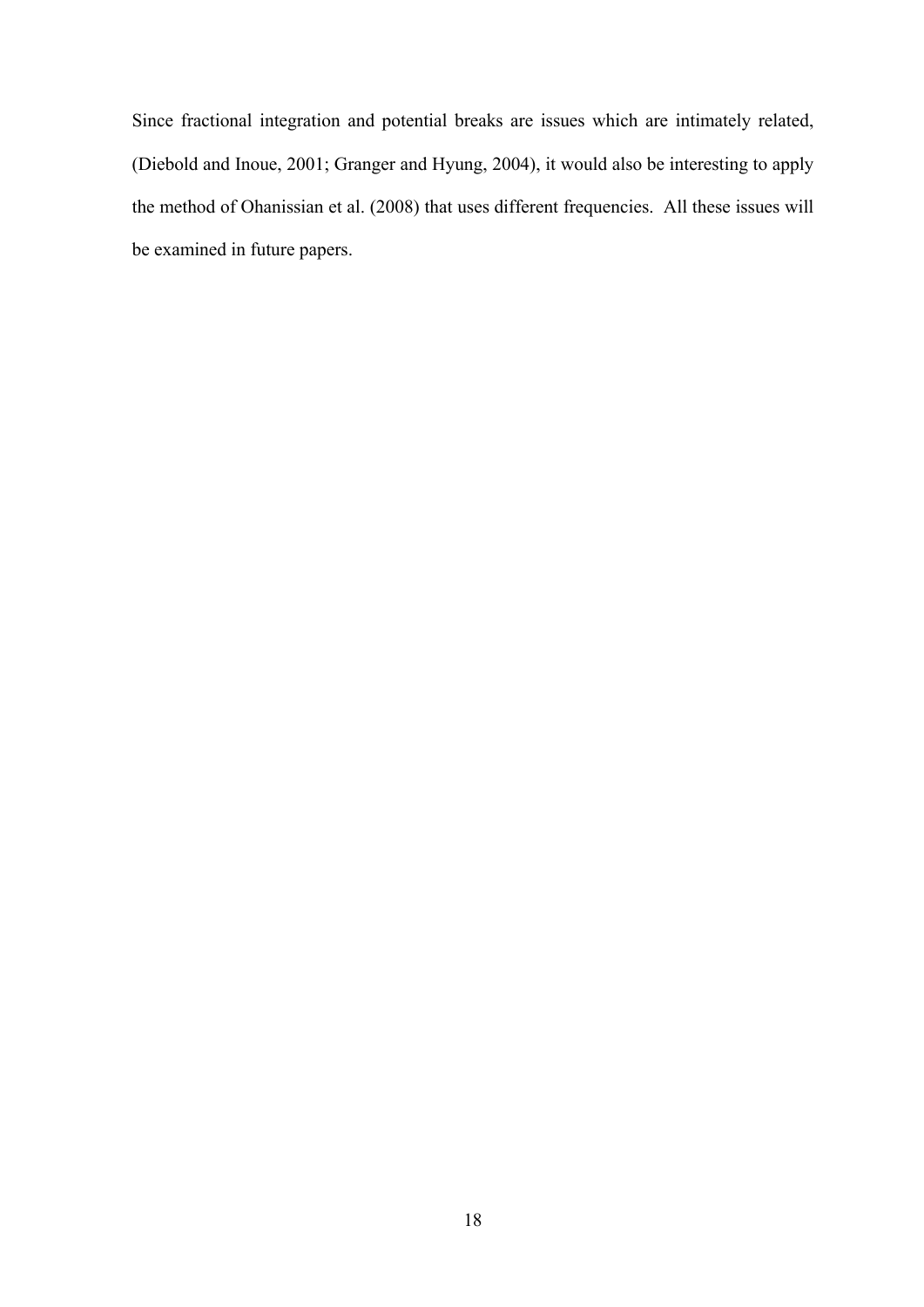## **Appendix**

The test statistic proposed by Robinson (1994) for testing  $H_0$  (5) in the model given by equations (1) and (2) is given by:

$$
\hat{R} = \frac{T}{\hat{\sigma}^4} \hat{a}^{\dagger} \hat{A}^{-1} \hat{a},
$$

where T is the sample size, and

$$
\hat{a} = \frac{-2\pi}{T} \sum_{j}^{*} \psi(\lambda_{j}) g_{u}(\lambda_{j}; \hat{\tau})^{-1} I(\lambda_{j}); \quad \hat{\sigma}^{2} = \sigma^{2}(\hat{\tau}) = \frac{2\pi}{T} \sum_{j=1}^{T-1} g_{u}(\lambda_{j}; \hat{\tau})^{-1} I(\lambda_{j}),
$$

$$
\hat{A} = \frac{2}{T} \left( \sum_{j}^{*} \psi(\lambda_{j}) \psi(\lambda_{j})' - \sum_{j}^{*} \psi(\lambda_{j}) \hat{\epsilon}(\lambda_{j})' \left( \sum_{j}^{*} \hat{\epsilon}(\lambda_{j}) \hat{\epsilon}(\lambda_{j})' \right) \right)^{-1} \sum_{j}^{*} \hat{\epsilon}(\lambda_{j}) \psi(\lambda_{j})' \right)
$$

$$
\psi(\lambda_{j})' = [\psi_{1}(\lambda_{j}), \psi_{2}(\lambda_{j})]; \quad \hat{\epsilon}(\lambda_{j}) = \frac{\partial}{\partial \tau} \log g_{u}(\lambda_{j}; \hat{\tau}); \quad \psi_{1}(\lambda_{j}) = \log \left| 2 \sin \frac{\lambda_{j}}{2} \right|;
$$

 $\psi_2(\lambda_j) = \log \left| 2 \left( \cos \lambda_j - \cos w_r \right) \right|$ , with  $\lambda_j = 2\pi j/T$ , and the summation in \* is over all frequencies which are bounded in the spectrum.  $I(\lambda_i)$  is the periodogram of  $\hat{u}_t = (1 - L)^{d_{1o}} (1 - 2\cos w_r L + L^2)^{d_{2o}} y_t - \hat{\beta}^{\dagger} \bar{z}_t$ , with

$$
\hat{\beta} = \left(\sum_{t=1}^{T} \overline{z}_t \,\overline{z}_t\right)^{-1} \sum_{t=1}^{T} \overline{z}_t (1 - L)^{d_{1o}} (1 - 2\cos w_r L + L^2)^{d_{2o}} y_t;
$$

 $\bar{z}_t = (1 - L)^{d_{10}} (1 - 2 \cos w_r L + L^2)^{d_{20}} z_t$ , evaluated at  $\lambda_j = 2\pi j/T$  and  $\hat{r} =$ arg min<sub> $\tau \in T^*$ </sub>  $\sigma^2(\tau)$ , with T<sup>\*</sup> as a suitable subset of the R<sup>q</sup> Euclidean space. Finally, the function  $g_u$  above is a known function coming from the spectral density of  $u_t$ :

$$
f(\lambda) = \frac{\sigma^2}{2\pi} g_u(\lambda; \tau), \qquad -\pi < \lambda \leq \pi.
$$

Note that this test is purely parametric and, therefore, it requires specific modelling assumptions about the short-memory specification of  $u_t$ . Thus, if  $u_t$  is white noise,  $g_u \equiv 1$ ,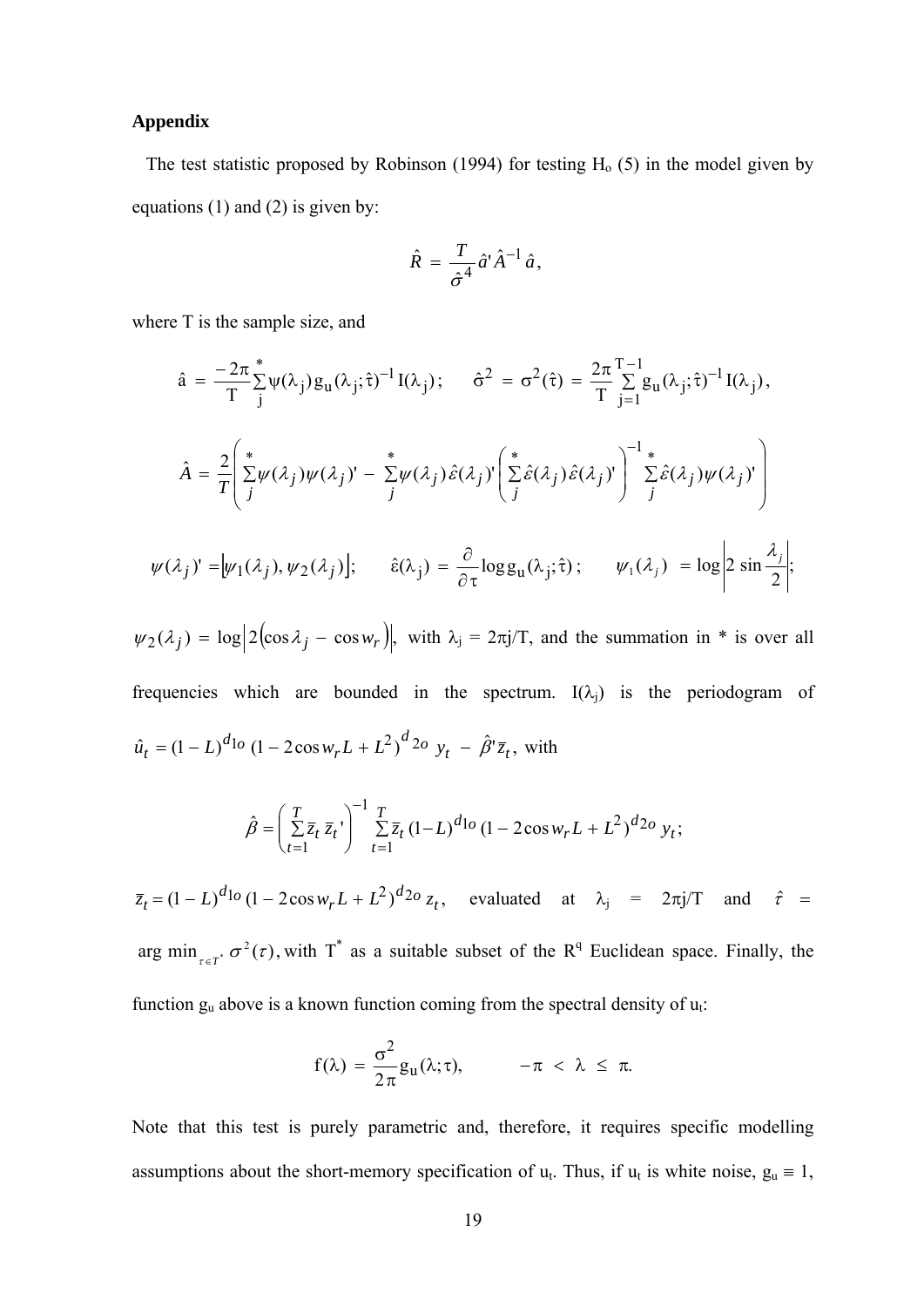and if  $u_t$  is an AR process of the form  $\phi(L)u_t = \varepsilon_t$ ,  $g_u = |\phi(e^{i\lambda})|^2$ , with  $\sigma^2 = V(\varepsilon_t)$ , so that the AR coefficients are a function of  $\tau$ .

The point estimates were obtained by choosing the values that minimise Robinson's (1994) test statistic over a grid of values for  $d_1$ ,  $d_2$  and r. These parameter estimates were practically identical to those obtained by maximising the Whittle function in the frequency domain (Dahlhaus, 1989). The confidence intervals were obtained by choosing the values of the differencing parameters were the null hypotheses tested could not be rejected at the 5% level.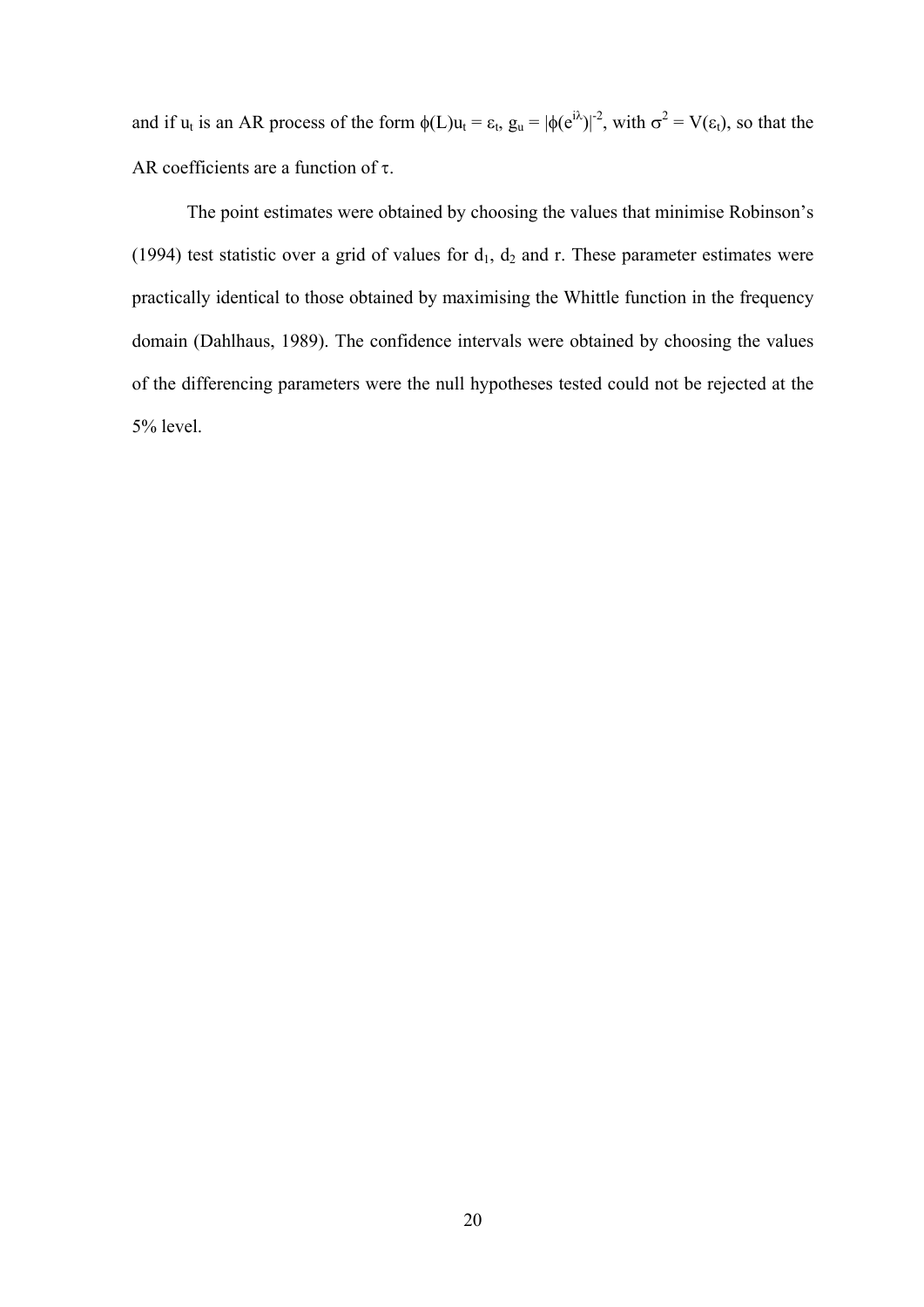#### **References**

Agiakloglou, C. & Newbold, P. (1994). Lagrange multiplier tests for fractional difference. Journal of Time Series Analysis, 14, 253-262.

Ahtola, J. & Tiao, G.C. (1987). Distributions of least squares estimators of autoregressive parameters for a process with complex roots on the unit circle. Journal of Time Series Analysis, 8, 1-14.

Anh, V.V., Knopova, V.P. & Leonenko, N.N. (2004). Continuous-time stochastic processes with cyclical long range dependence. Australian and New Zealand Journal of Statistics, 46, 275-296.

Ashley, R. (1998). A new technique for postsample model selection and validation. Journal of Economics Dynamics and Control, 22, 647-665.

Baillie, R.T. (1996). Long memory processes and fractional integration in econometrics. Journal of Econometrics, 73, 1, 5-59.

Bartolini, L., Bertola, G. & Prati, A. (2002). Day-to-day monetary policy and the volatility of the Federal Funds interest rate. Journal of Money, Credit and Banking, 34, 1, 137-159.

Beran, J. (1995). Maximum likelihood estimation of the differencing parameter for invertible short and long memory autoregressive integrated moving average models. Journal of the Royal Statistical Society B, 57, 659-672.

Beran, J., Bhansali, R.J. & Ocker. D. (1998). On unified model selection for stationary and nonstationary short- and long-memory autoregressive processes. Biometrika, 85, 921-934.

Bernanke, B.S. & Blinder, A.S. (1988). Credit, money and aggregate demand. American Economic Review Papers and Proceedings, 78, 435-439.

Bernanke, B.S. & Blinder, A.S. (1992). The Federal Funds rate and the channels of monetary transmission. American Economic Review, 82, 4, 901-921.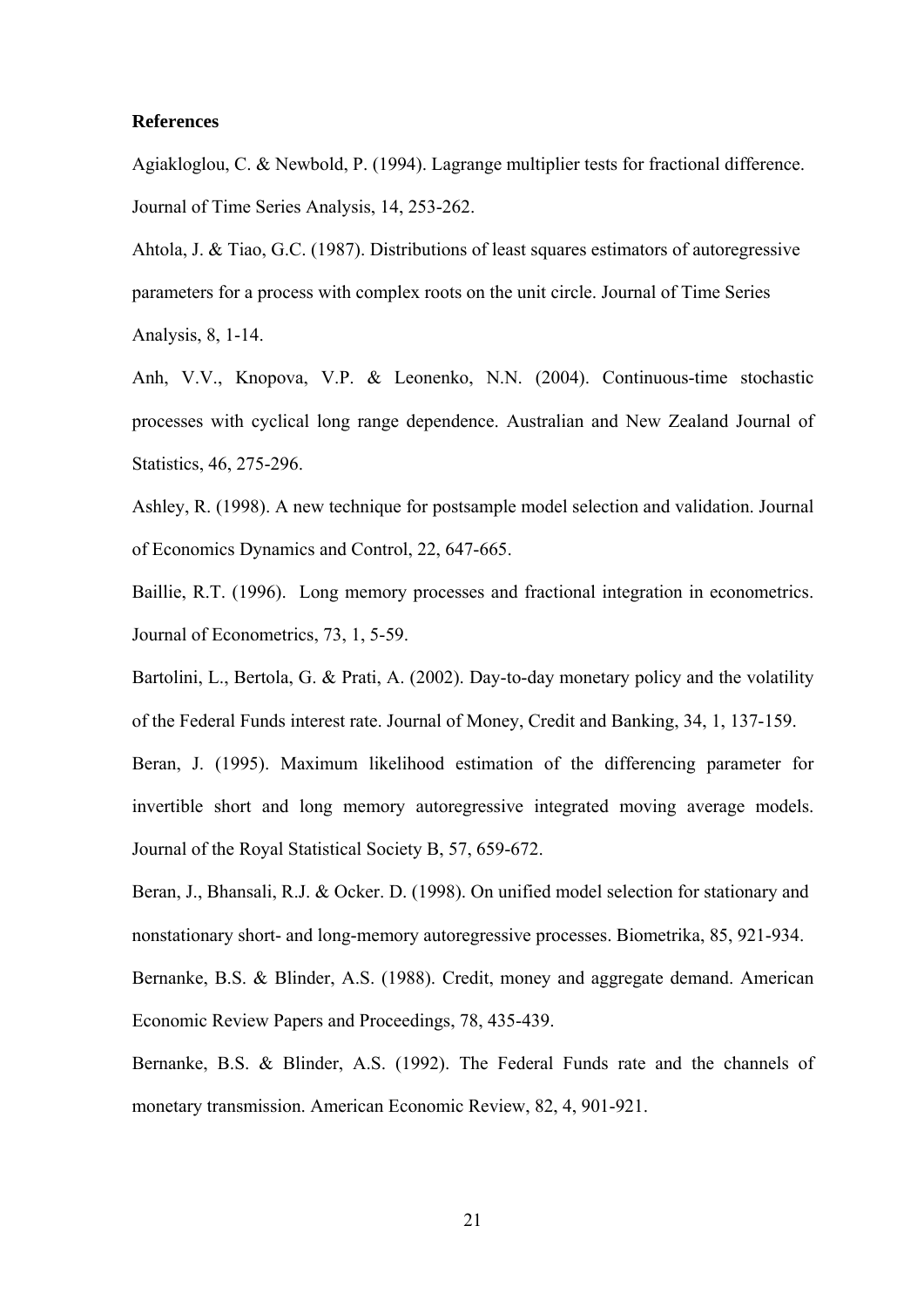Bierens, H.J. (1997). Testing the unit root with drift hypothesis against nonlinear trend stationarity with an application to the US price level and interest rate. Journal of Econometrics, 81, 29-64.

Bloomfield, P. (1973). An exponential model in the spectrum of a scalar time series. Biometrika, 60, 217-226.

Box, G.E.P. & Pierce, D.A. (1970). Distribution of residual autocorrelations in autoregressive integrated moving average time series models. Journal of the American Statistical Association, 65, 1509-1526.

Caporale, G.M. & Gil-Alana, L.A. (2010). Fractional integration and data frequency. Journal of Statistical Computation and Simulation, 30, 121-132.

Caporale, G.M. & Gil-Alana, L.A. (2016). Persistence and cyclical dependence in the monthly Euribor rate. Journal of Economics and Finance 40, 157-171.

Clarida, R.H., Gali, J. & Gertler, M. (2000). Monetary policy rules and macroeconomic stability: evidence and some theory. Quarterly Journal of Economics, 115, 147-180.

Clarida, R.H., Sarno, L., Taylor, M. & Valente, L. (2006). The role of asymmetries and regime shifts in the term structure of interest rates. Journal of Business, 79, 3, 1193-1224.

Clark, T.E. & McCracken, M.W. (2001). Tests of forecast accuracy and encompassing for nested models. Journal of Econometrics, 105, 85-110.

Costantini, M. & Künst, R.M. (2011). On the usefulness of the Diebold and Mariano test in the selection of prediction models. Econometric Series 276. Institute for Advanced Studies. Couchman, J., Gounder, R. & Su, J.J. (2006). Long memory properties of real interest rates for 16 countries. Applied Financial Economics Letters, 2, 25-30.

Cuestas, J.C. & Gil-Alana, L.A. (2016). A Non-linear Approach with Long Range Dependence based on Chebyshev Polynomials, Studies in Nonlinear Dynamics and Econometrics, 20, 1, 57-74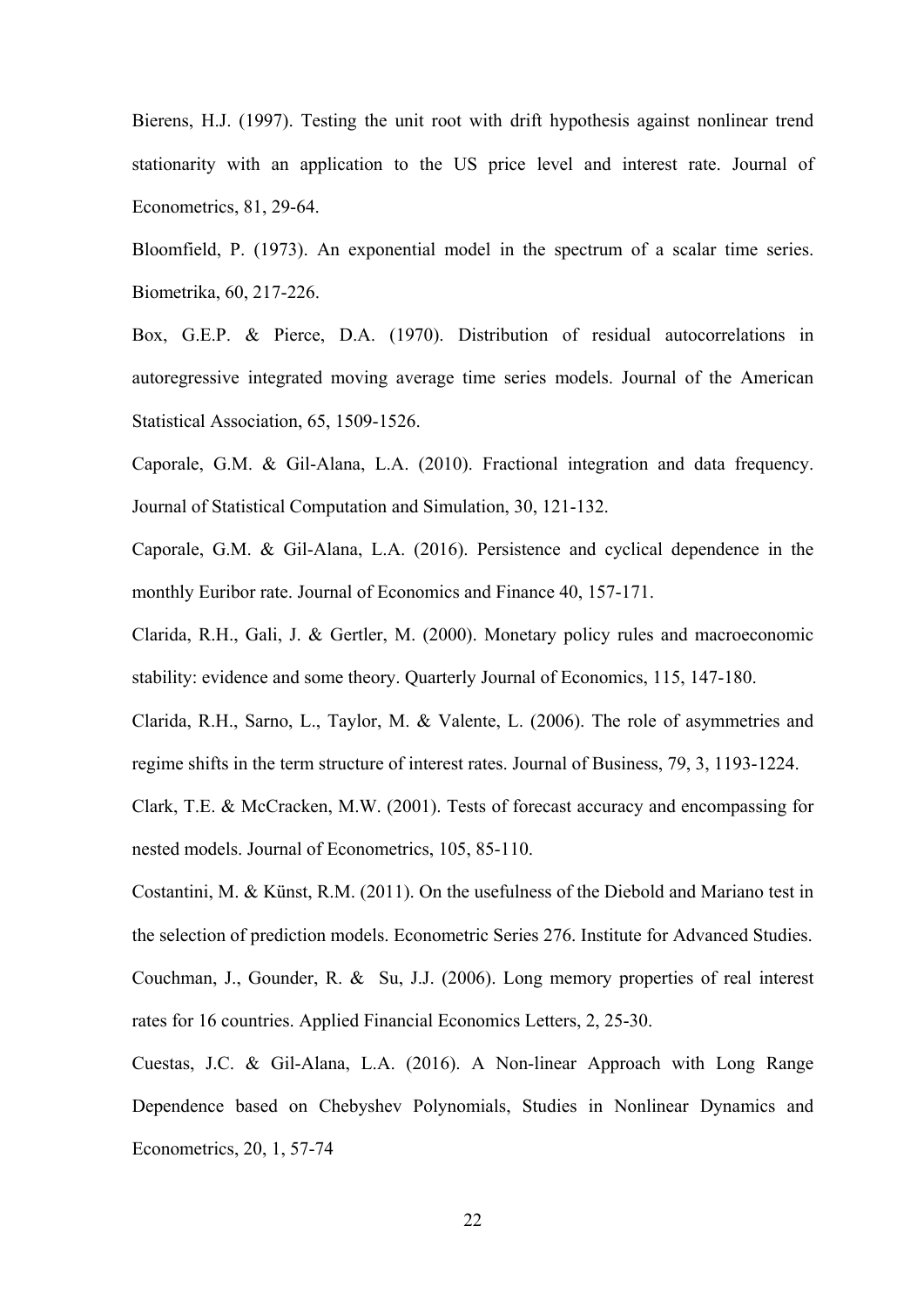Dahlhaus, R. (1989). Efficient Parameter Estimation for Self-similar Process. Annals of Statistics, 17, 1749-1766.

Dalla, V. & Hidalgo, J. (2005). A parametric bootstrap test for cycles. Journal of Econometrics, 129, 219-261.

Davidson, J. & Hashimzade, N. (2009). Type I and type II fractional Brownian motions. A reconsideration, Computational Statistics and Data Analysis 53, 2089-2106.

Diebold, F.X. & Inoue, A. (2001). Long memory and regime switching. Journal of Econometrics, 105, 131-159.

Diebold, F.X. & Mariano, R.S. (1995). Comparing predictive accuracy. Journal of Business, Economics and Statistics, 13, 253-263.

Diebold, F.X. & Rudebusch, G.D. (1989). Long memory and persistence in the aggregate output. Journal of Monetary Economics, 24, 189-209.

Geweke, J., & Porter-Hudak, S. (1983). The estimation and application of long memory time series models. Journal of Time Series Analysis, 4, 221-238.

Gil-Alana, L.A. (2001). Testing stochastic cycles in macroeconomic time series. Journal of Time Series Analysis, 22, 411-430.

Gil-Alana, L.A. (2002). A mean shift break in the US interest rate. Economics Letter, 77, 357-363.

Gil-Alana, L.A. (2004). Modelling the US interest rate in terms of I(d) statistical models. The Quarterly Review of Economics and Finance, 44, 476-486.

Gil-Alana, L.A. & Robinson, P.M. (1997). Testing of unit roots and other nonstationary hypotheses in macroeconomic time series. Journal of Econometrics, 80, 241-268.

Giriatis, L., Hidalgo, J. & Robinson, P.M. (2001). Gaussian estimation of parametric spectral density with unknown pole. Annals of Statistics, 29, 987-1023.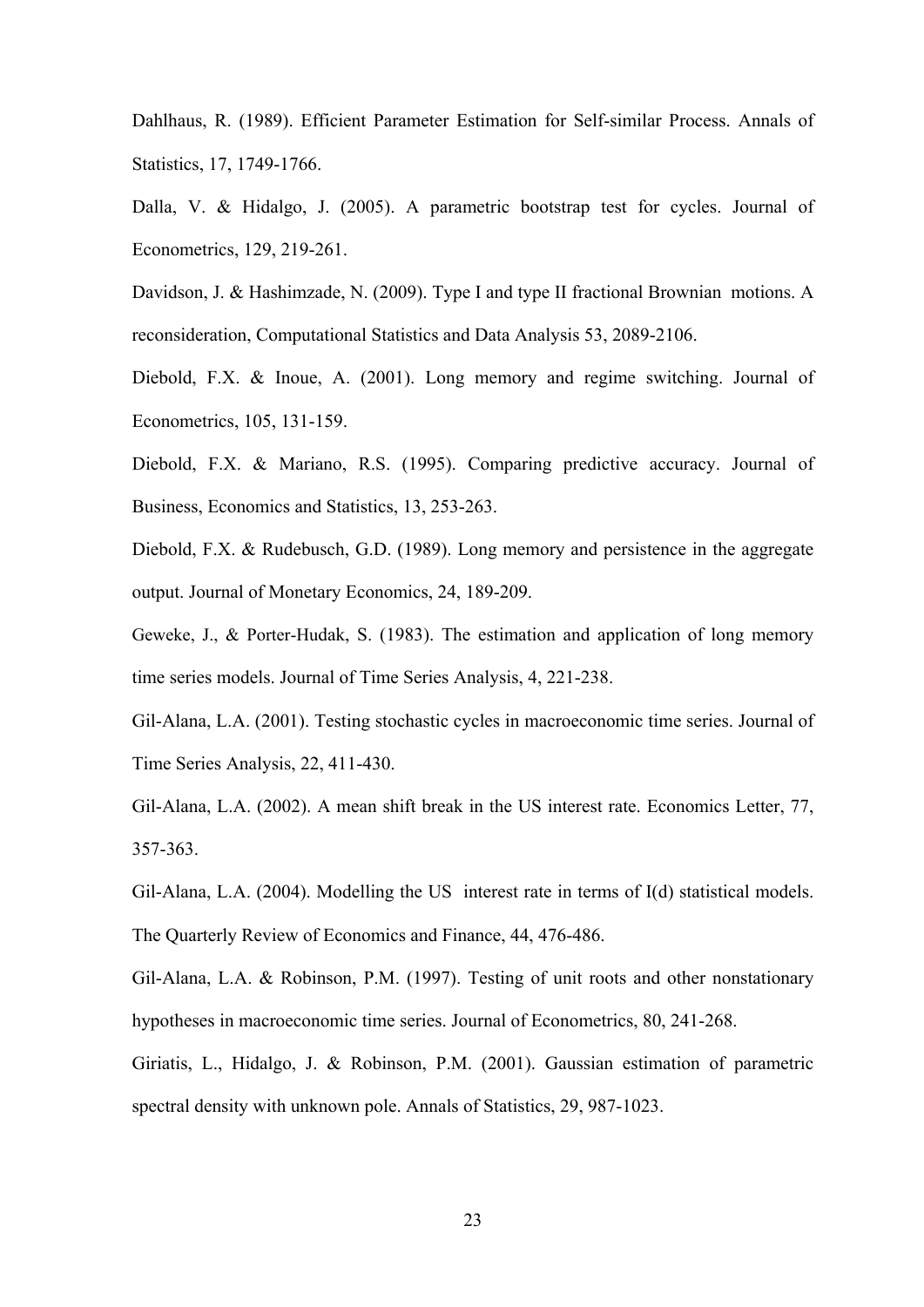Granger, C.W.J. & Hyung, N. (2004). Occasional structural breaks and long memory with an application to the S&P 500 absolute stock return. Journal of Empirical Finance, 11, 399- 421.

Gray, H.L., Yhang, N. & Woodward, W.A. (1989). On generalized fractional processes. Journal of Time Series Analysis, 10, 233-257.

Gray, H.L., Yhang, N. & Woodward, W.A. (1994). On generalized fractional processes. A correction. Journal of Time Series Analysis, 15, 561-562.

Hamilton, J.D. (1996). The daily market for Federal Funds. Journal of Political Economy, 5, 1135-1167.

Hamilton, J.D. & O. Jorda, O. (2002). A model for the Federal Funds rate target. Journal of Political Economy, 110, 1135-1167.

Harvey, D.I., Leybourne, S.J. & Newbold, P. (1997). Testing the equality of prediction mean squared errors. International Journal of Forecasting, 13, 281-291.

Hidalgo, J. (2005). Semiparametric estimation for stationary processes whose spectra have an unknown pole. Annals of Statistics, 33, 1843–1889.

Hosking, J.R.M. (1981). Fractional differencing. Biometrika, 68, 165-176.

Hosking, J.R.M. (1984). Modelling persistence in hydrological time series using fractional differencing. Water Resources Research, 20, 1898-1908.

Lai, K.S. (1997). Long term persistence in the real interest rate: Some evidence of a fractional unit root. International Journal of Finance and Economics, 2, 225-235.

Ljung, G.M. & Box, G.E.P. (1978). On a measure of lack of fit in time series models. Biometrika, 65, 297-303.

Lobato, I. & Velasco, C. (2007). Efficient Wald tests for fractional unit roots. Econometrica, 75, 575-589.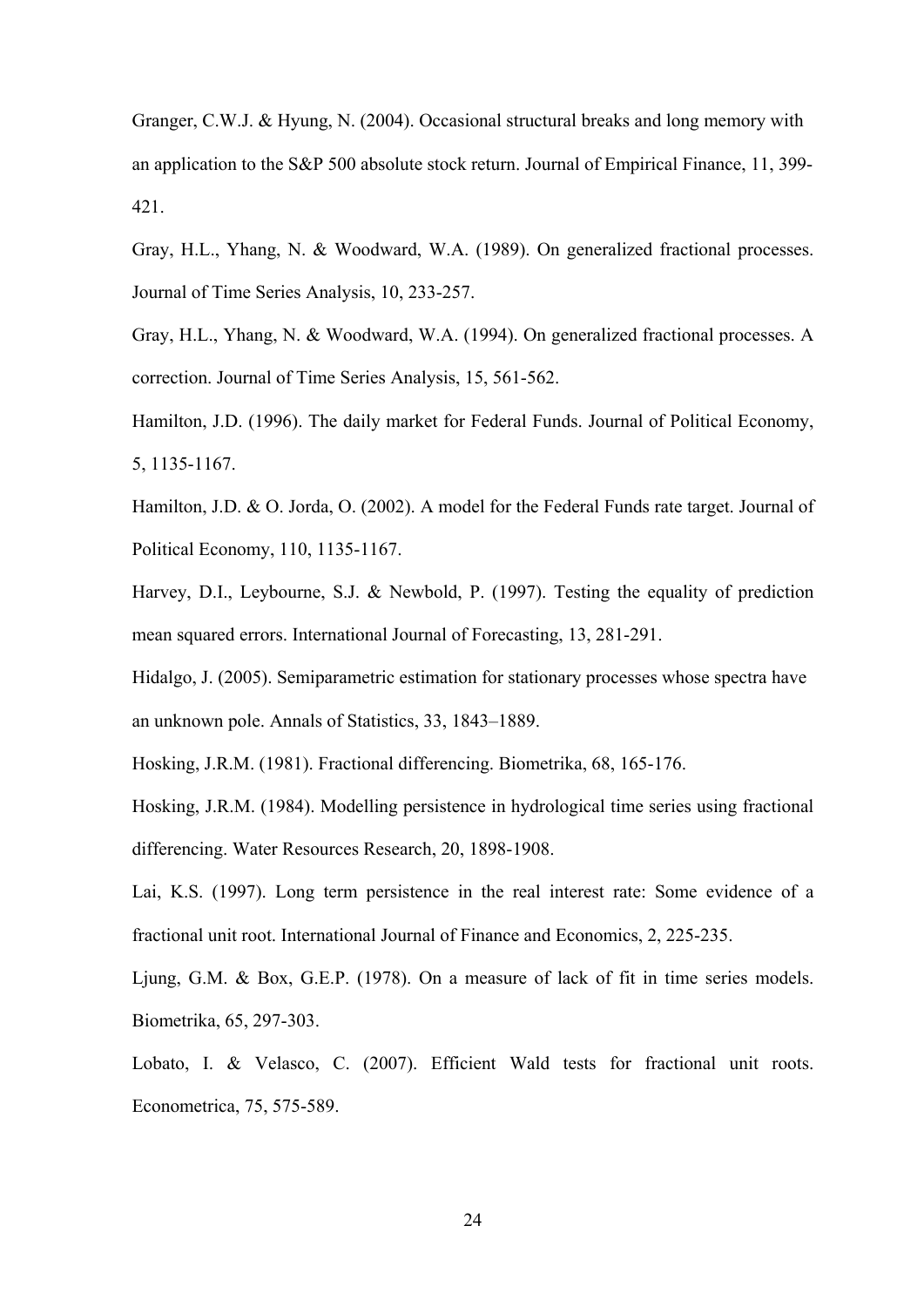Magnus, W., Oberhettinger, F. & Soni, R.P. (1966). Formulas and Theorems for the Special Functions of Mathematical Physics. Springer, Berlin.

Makridakis, S. & Hibon, M. (2000). The M-3 competition: results, conclusions and implications. International Journal of Forecasting, 16, 451-476.

Makridakis, S., Wheelwright, S. & Hyndman, R. (1998). Forecasting Methods and Applications,  $3<sup>rd</sup>$  Edition, John Wiley & Sons.

Marinucci, D. & Robisnon, P.M. (1999). Alternative forms of fractional Brownian motion. Journal of Statistical Planning and Inference, 80, 111-122,

Meade, N. & Maier, M.R. (2003). Evidence of long memory in short term interest rates. Journal of Forecasting, 22, 553-568.

Ohanissian, A, Russel, J.R. & Tsay, R.S. (2008). True or spurious long memory. A new test. Journal of Business and Economic Statistics, 26, 2, 161-175.

Pivetta, F & Reis, R. (2007). The persistence of inflation in the United States. Journal of Economics, Dynamics and Control, 31, 4, 1326-1358.

Rainville, E.D., (1960). Special Functions, MacMillan, New York.

Robinson, P.M. (1994). Efficient tests of nonstationary hypotheses. Journal of the American Statistical Association, 89, 1420-1437.

Robinson, P.M. (1995a). Gaussian semiparametric estimation of long range dependence.

Annals of Statistics, 23, 1630-1661.

Robinson, P. M. (1995b). Log-periodogram regression of time series with long range dependence. Annals of Statistics, 23, 1048\_1072.

Sarno, L. & Thornton, D.L. (2003). The dynamic relationship between the Federal Funds rate and the Treasury bill rate: an empirical investigation. Journal of Banking and Finance, 27, 1079-1110.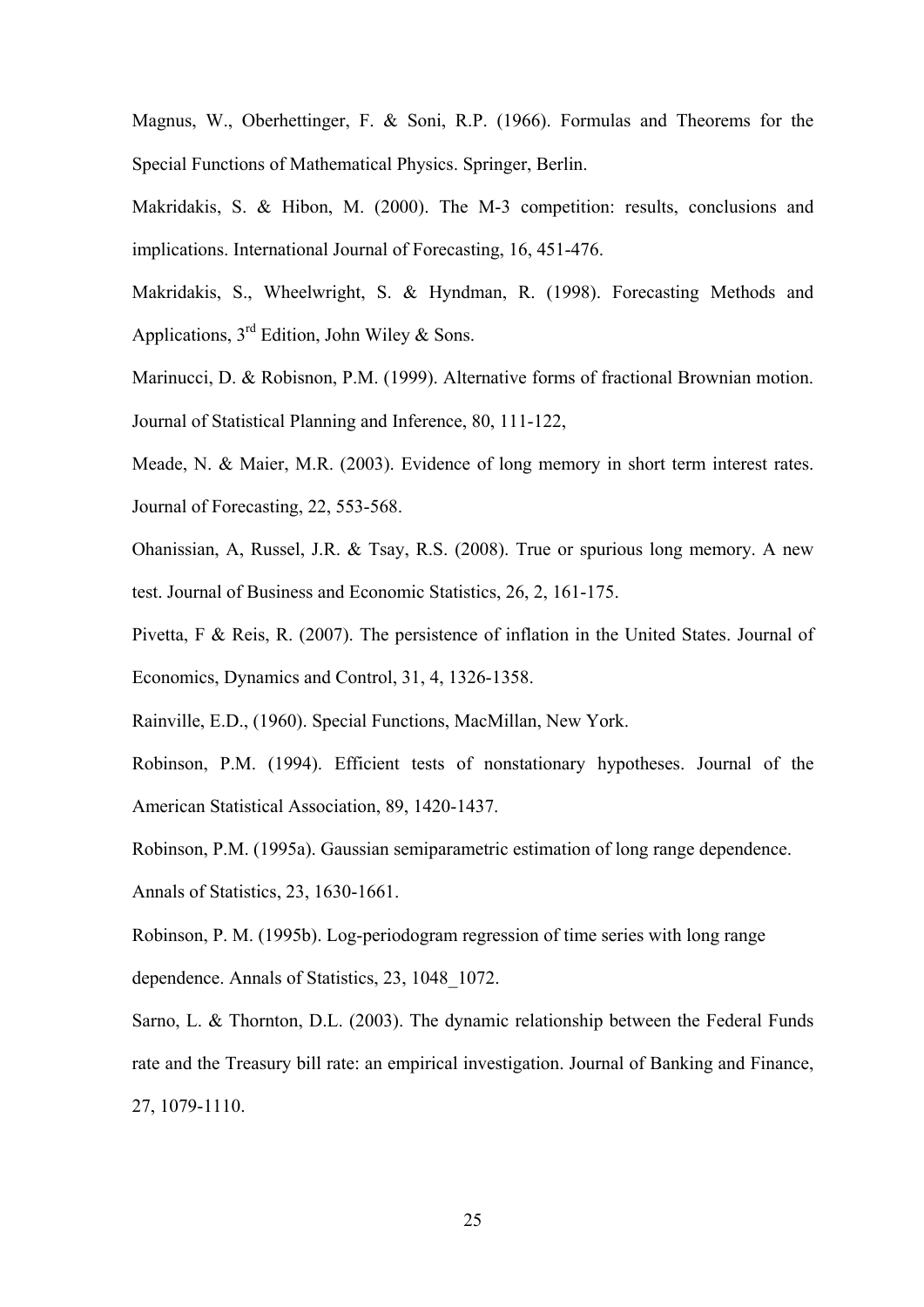Sarno, L., Thornton, D.L. & Valente, G. (2005). Federal Funds rate prediction. Journal of Money, Credit and Banking, 37, 3, 449-471.

Soares, L.J. & Souza, L.R. (2006). Forecasting electricity demand using generalized long memory. International Journal of Forecasting, 22, 17-28.

Sowell, F. (1992a). Maximum likelihood estimation of stationary univariate fractionally integrated time series models. Journal of Econometrics, 53, 165–188.

Sowell, F. (1992b). Modelling long run behaviour with the fractional ARIMA model. Journal of Monetary Economics, 29, 2, 277-302.

Taylor, J.B. (1993). Discretion versus policy rules in practice. Carnegie Rochester Conference Series on Public Policy, 39, 195-214.

Taylor, J.B. (2001). Expectations, open market operations, and changes in the Federal Funds rate. Federal Reserve Bank of St. Louis Review, 83, 33-47.

Tsay, W.J. (2000). The long memory story of the real interest rate. Economics Letters, 67, 325-330.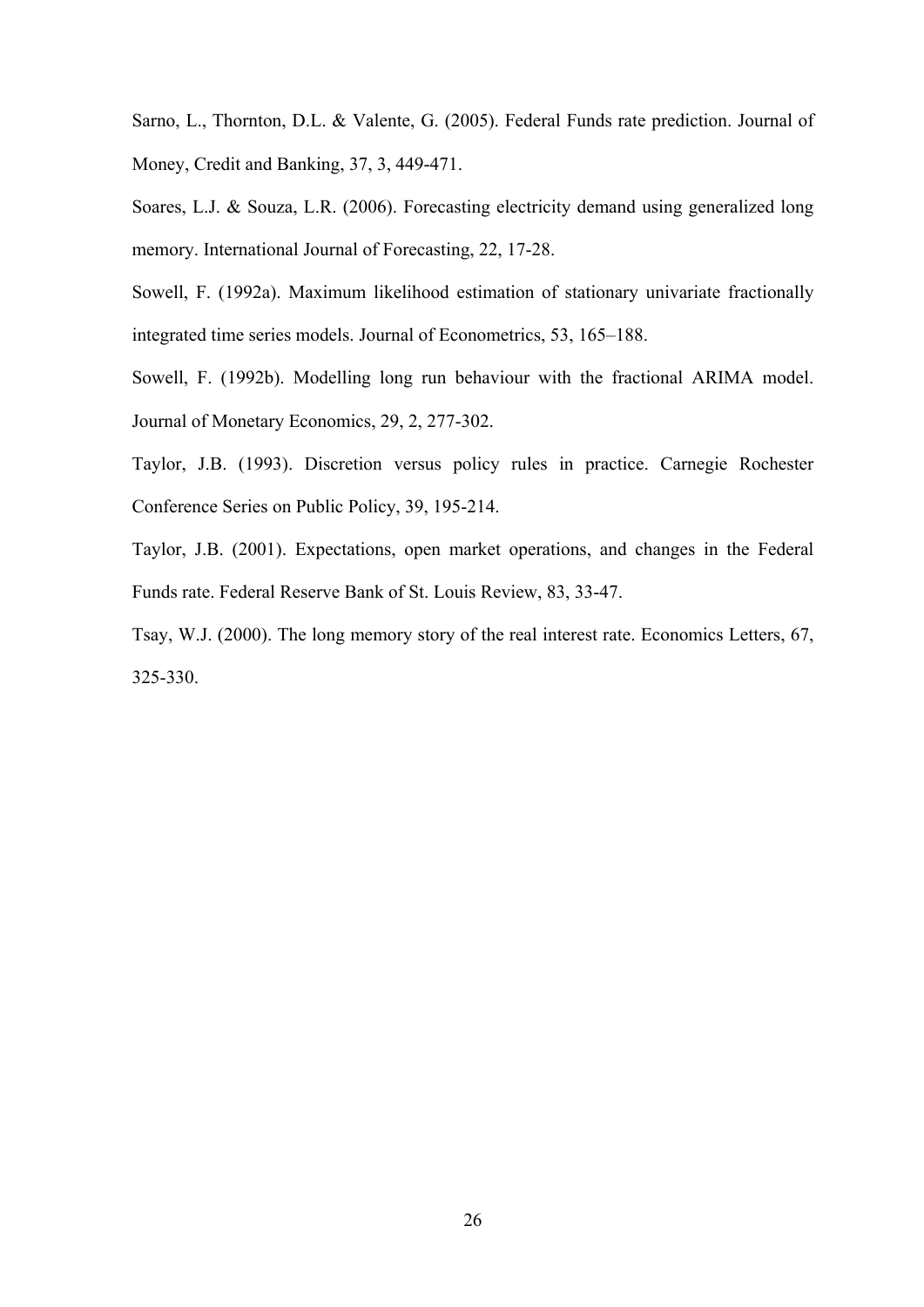**Figure 1: Original time series data** 

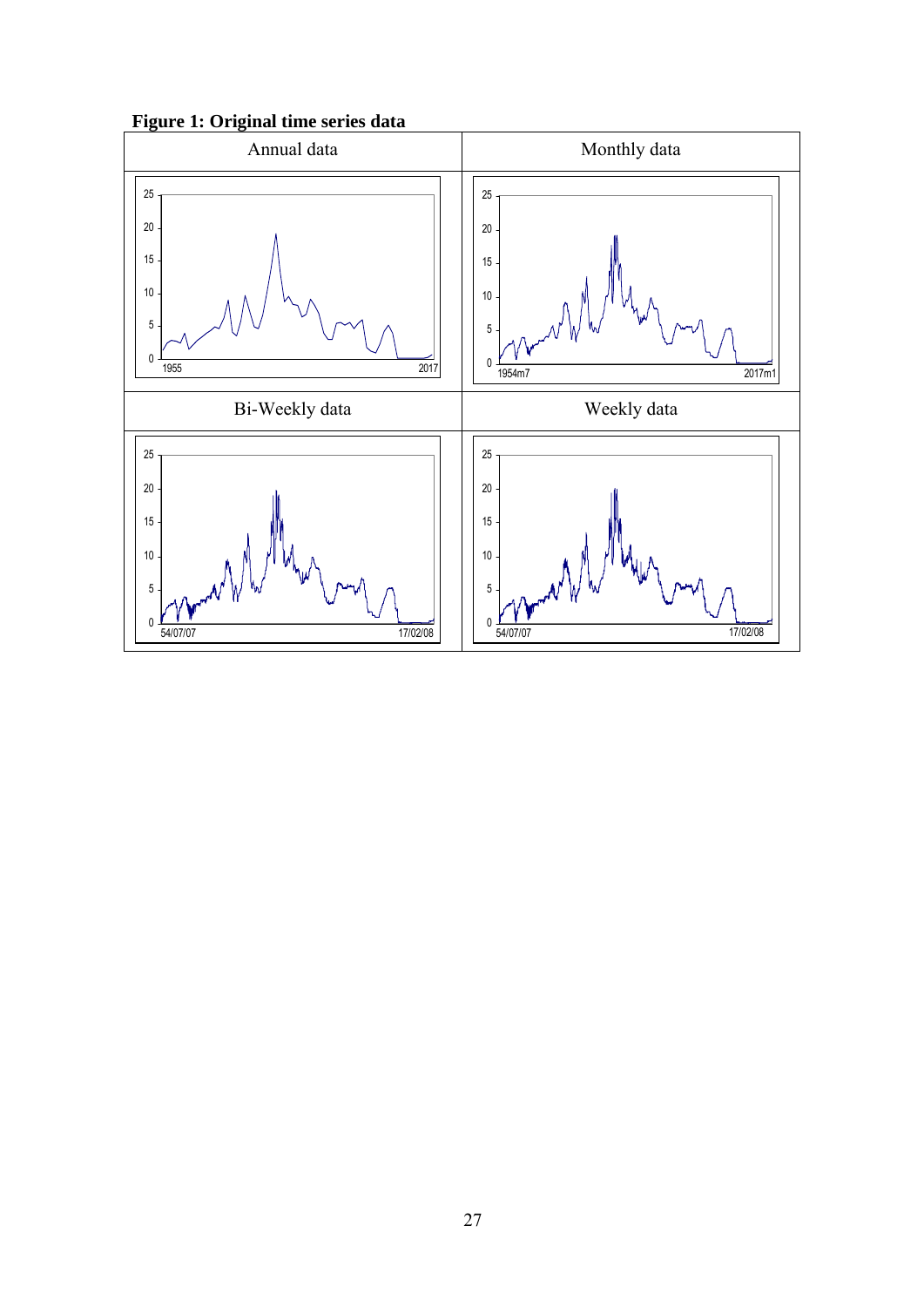

**Figure 2: Correlogram of the time series** 

Note: The thick lines refer to the 95% confidence band for the null hypothesis of no autocorrelation.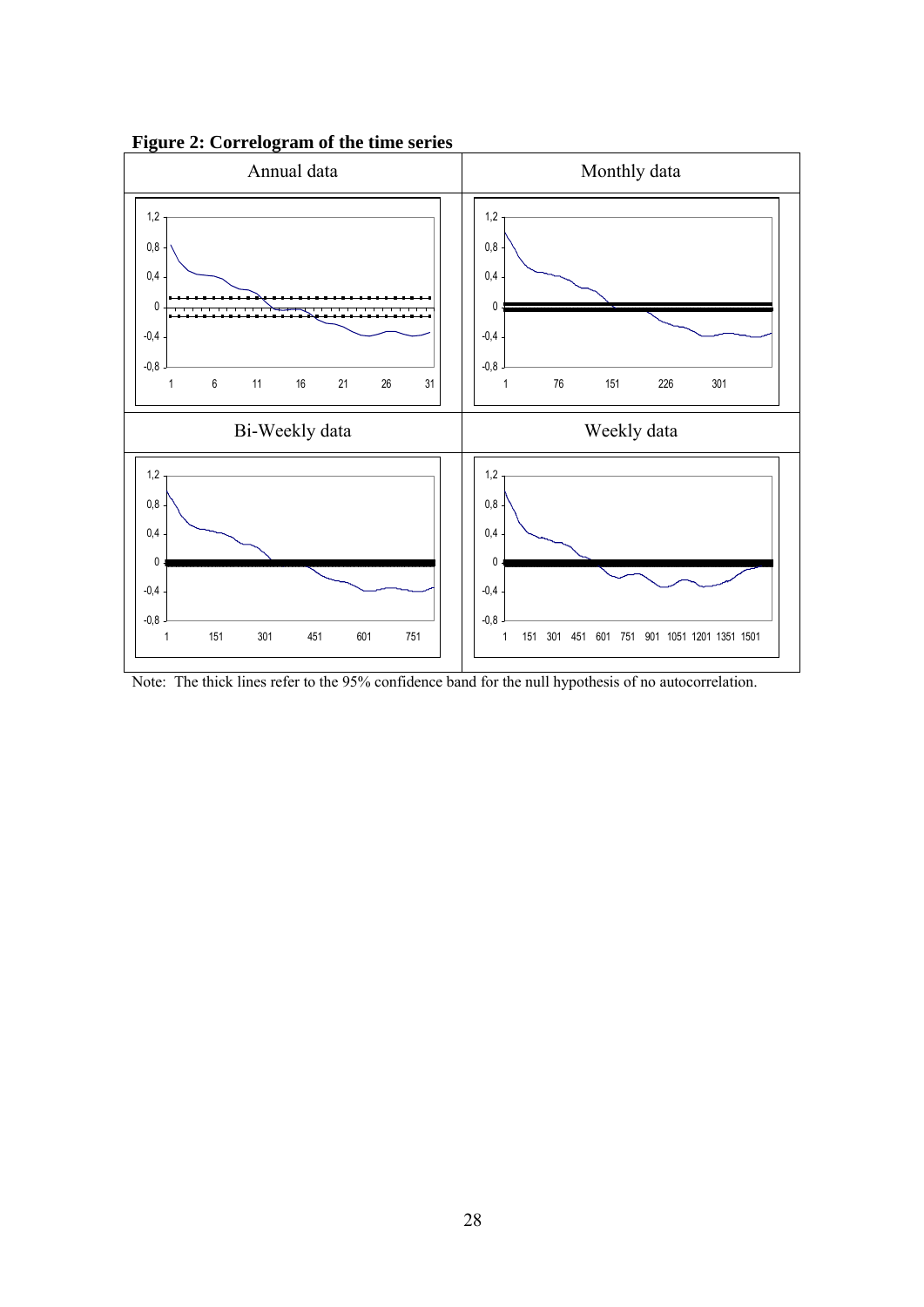

**Figure 3: Periodogram of the time series** 

Note: The horizontal axis refers to the discrete Fourier frequencies  $\lambda_j = 2\pi j/T$ ,  $j = 1, ..., T/2$ .